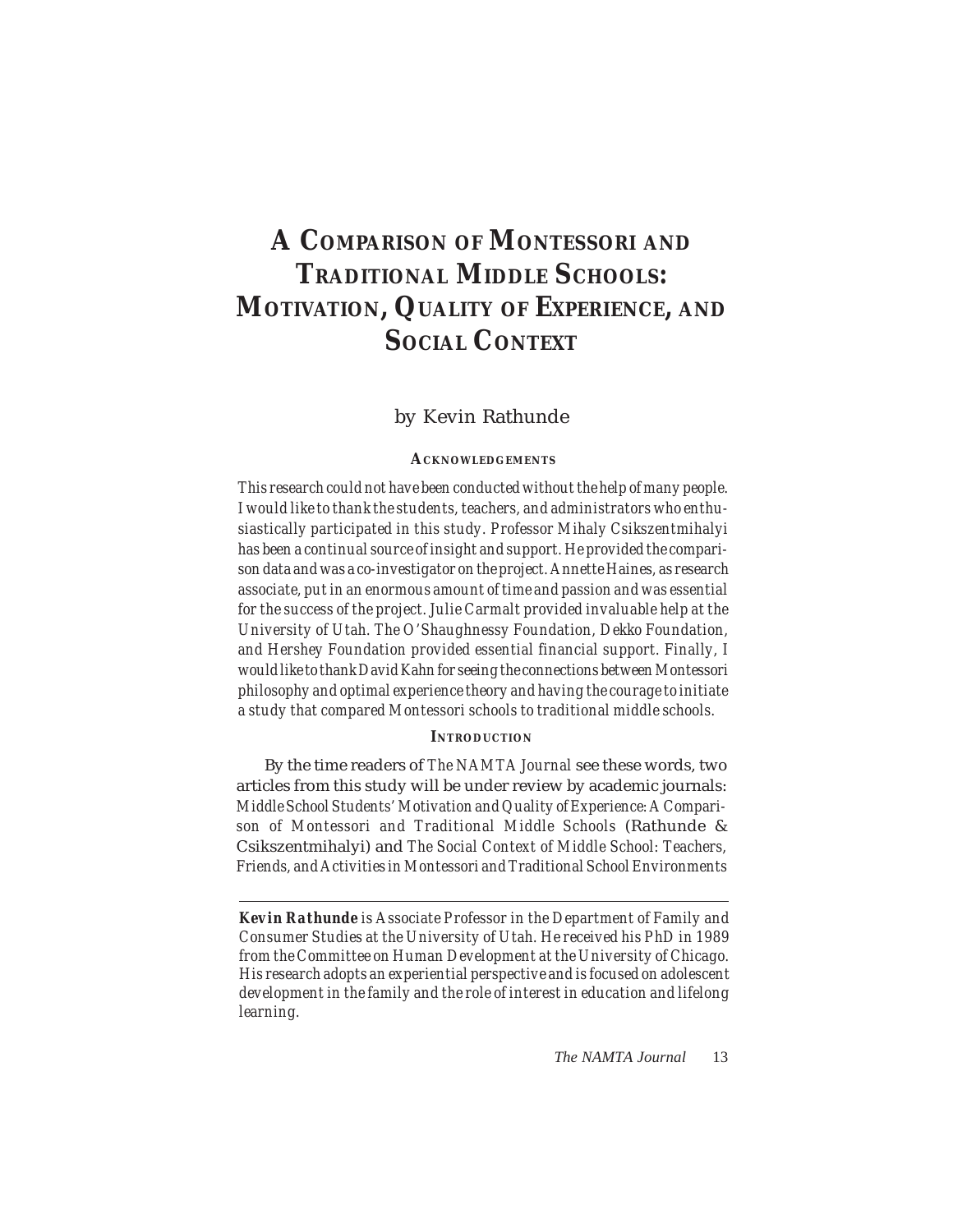(Rathunde & Csikszentmihalyi).<sup>1</sup> It will take some time before these articles are published. Therefore, the purpose of this article is to provide a summary of the key findings from the study, without the painstaking details that are necessary in a research article.

In keeping with this informal format, let me start with a few personal observations about the study. Before David Kahn asked me to take on this project, I did not know much about Montessori schools. I had picked up a few facts from the child development literature, but that was about it. My only

I must admit that I am pleased to report back supportive news: Students in the Montessori middle schools reported more positive motivation and experience than a matched sample of students from traditional middle schools. A number of other findings confirmed that the Montessori schools created a more positive community for early adolescent education.

personal experience with a Montessori approach was sixteen years ago when my eldest daughter attended a preschool in Illinois that offered a "Montessori component" one day a week. When I first heard the suggestion that the Montessori philosophy had many things in common with flow

theory, a perspective I knew very well, I was curious, but not yet excited about the project. Much of my past research had been focused on the family context of flow experience (Rathunde, "Family Context"); educational contexts were always an important part of the picture, but they were not at the center of my interest.

After being invited to a meeting in New York where the lack of research on Montessori schools was a central topic of discussion, David Kahn informed me of his plans to initiate a study of Montessori schools and flow experience, and asked me if I would be interested in being a principal investigator on the project. I started reading the Montessori literature and soon discovered for myself the connection between the flow experience and Maria Montessori's emphasis on spontaneous activity. Now my interest was piqued. I wrote an article

<sup>1</sup> Interested readers can request a copy of the submitted articles from Dr. Rathunde (email: rathunde@fcs.utah.edu).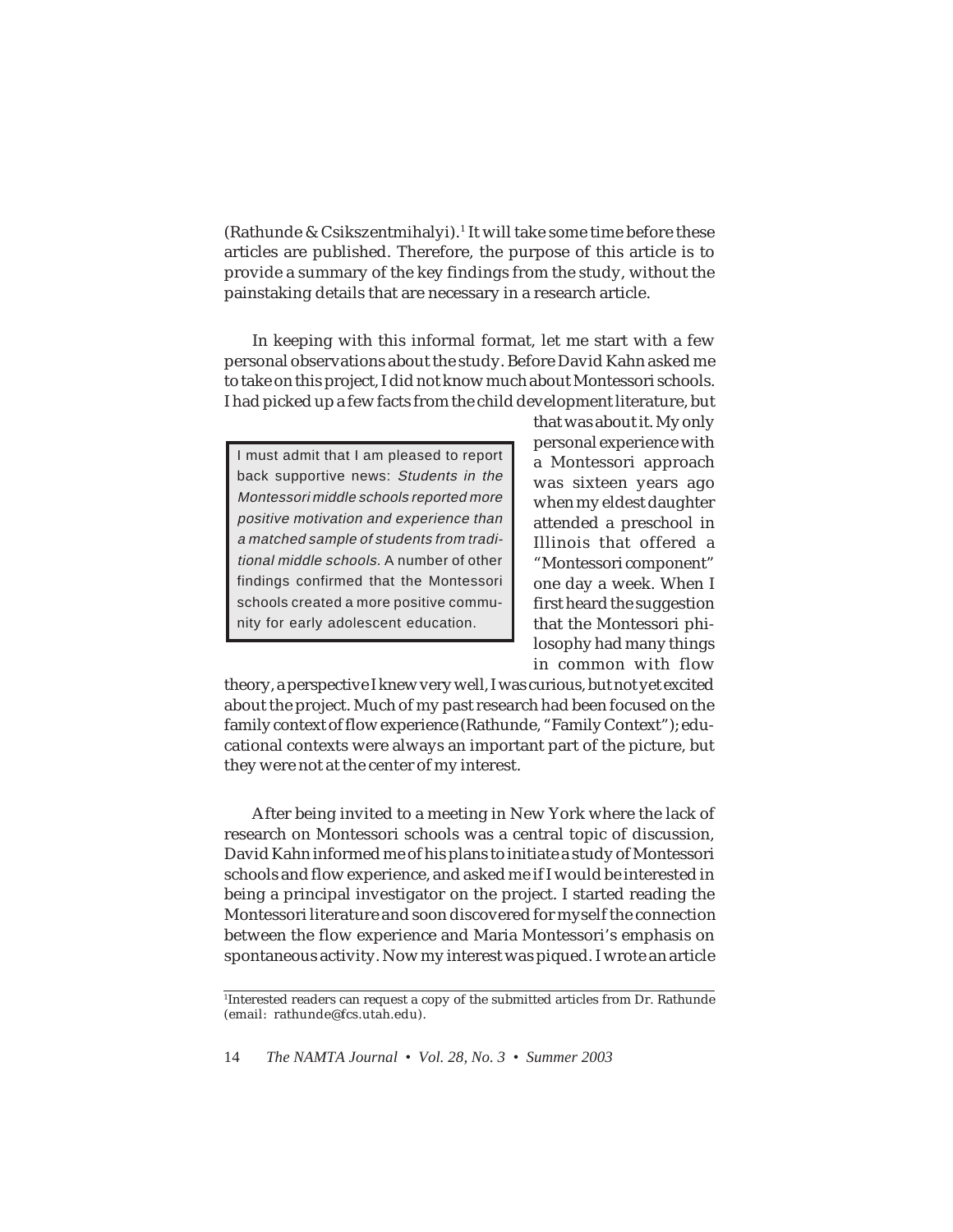for *The NAMTA Journal* outlining three connections between Montessori education and optimal experience theory: (1) an experiential orientation, (2) attention to the context of experience, and (3) a view of human nature that celebrated a child's intrinsic motivation (Rathunde, "Montessori Education and Optimal Experience"). When the funding for this study finally became available, first from the O'Shaughnessy Foundation and later from the Dekko Foundation, I gladly took on the project and gave it a home at the University of Utah in Salt Lake City. From there, it was easy to coordinate meetings with Professor Csikszentmihalyi at the Quality of Life Research Center in the Peter F. Drucker School of Management at Claremont Graduate University (Claremont, CA).

It is worth repeating that I am not a member of the Montessori community. Despite the fact that I feel a connection to the Montessori philosophy of intrinsic motivation, my only task and responsibility was to report what I found after exploring the data. Now that I have completed the comparative part of this study, however, I must admit that I am pleased to report back supportive news: *Students in the Montessori middle schools reported more positive motivation and experience than a matched sample of students from traditional middle schools.* A number of other findings confirmed that the Montessori schools created a more positive community for early adolescent education. These findings are presented here in two parts. Part 1 will compare the Montessori and traditional students' quality of experience. Part 2 will focus on the social contexts of the Montessori and traditional schools, and the factors involved in creating a supportive learning community.

These results provide positive reinforcement for the Montessori community. As a supportive outsider, however, I would encourage Montessorians also to think about these findings in the broader context of middle school education. As many of you know, there are trends in current education policy that emphasize student performance without much regard for the quality of student experience. Even though many Montessori schools are private, they are likely to be influenced by these developments in the culture. Therefore, in addition to summarizing the results of the comparison, this article will also focus on the quality of middle school education.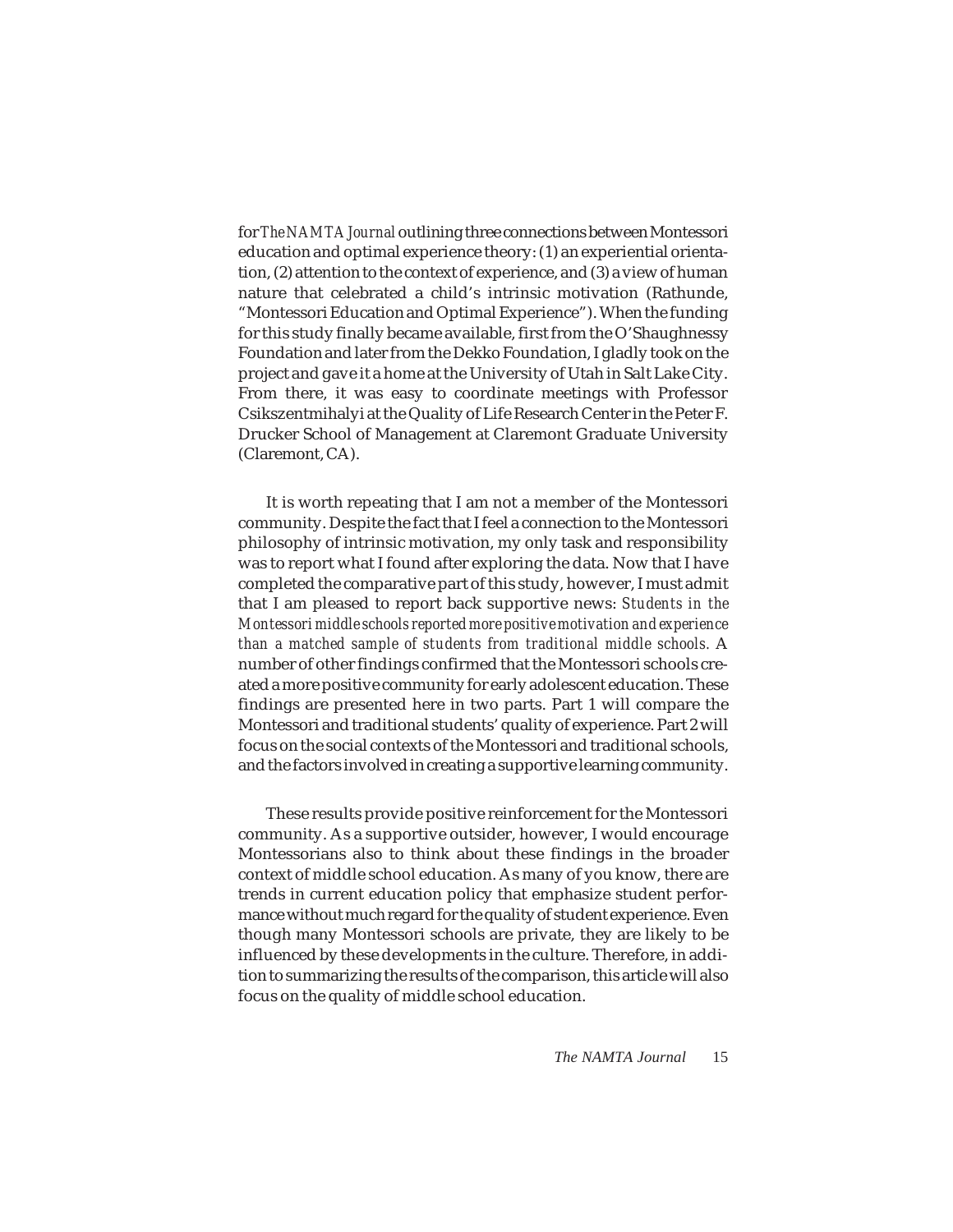#### **PART 1: COMPARING MONTESSORI AND TRADITIONAL STUDENTS' MOTIVATION AND QUALITY OF EXPERIENCE**

The difficulties that many young adolescents encounter in middle school have been well documented (Carnegie Council on Adolescent Development; Eccles, Midgley, Wigfield, et al.; U.S. Department of Education). During the transition from the elementary school years, young adolescents may begin to doubt the value of their academic work and their abilities to succeed (Simmons & Blyth; Wigfield et al.). A central concern of many studies is a student's motivation; a disturbingly consistent finding associated with middle school is a drop in students' intrinsic motivation to learn (Anderman, Maehr, & Midgley).

Why the downward trends in middle school? Are these trends inevitable? These are questions that have motivated a great deal of thought in the literature on motivation and education. Earlier in the century, most thinkers thought that puberty brought on a period of "storm and stress" that inevitably disrupted life in the family and in school. However, most researchers now believe that the negative changes that often occur in middle school result from a *mismatch* between the typical learning environment at school and an adolescent's developmental needs (Eccles, Midgley, Wigfield, et al.).

Jacquelynne Eccles and her colleagues (Eccles, Midgley, Wigfield, et al.) have written extensively on the poor fit between adolescents' developmental stage and the school environment. Young adolescents are developing a greater capacity for deductive thought and the ability to "see below the surface of things." These same cognitive skills, however, also increase the capacity for self-evaluation, self-consciousness, and a potential loss of self-esteem (Covington). Young adolescents also want to exercise more choice and autonomy in the process of self-definition, and they increasingly look to peer relationships for feedback (Erikson; Simmons & Blyth). Middle schools, however, often provide a context that does not fit well with these emerging characteristics. Despite the students' capacity for more independent thought, the typical school environment is more rigid and provides fewer opportunities for freedom of choice (Eccles, Lord, & Midgely). Although adolescents are more peer-oriented, middle schools often discourage collaborative work (Wentzel). When adult mentors are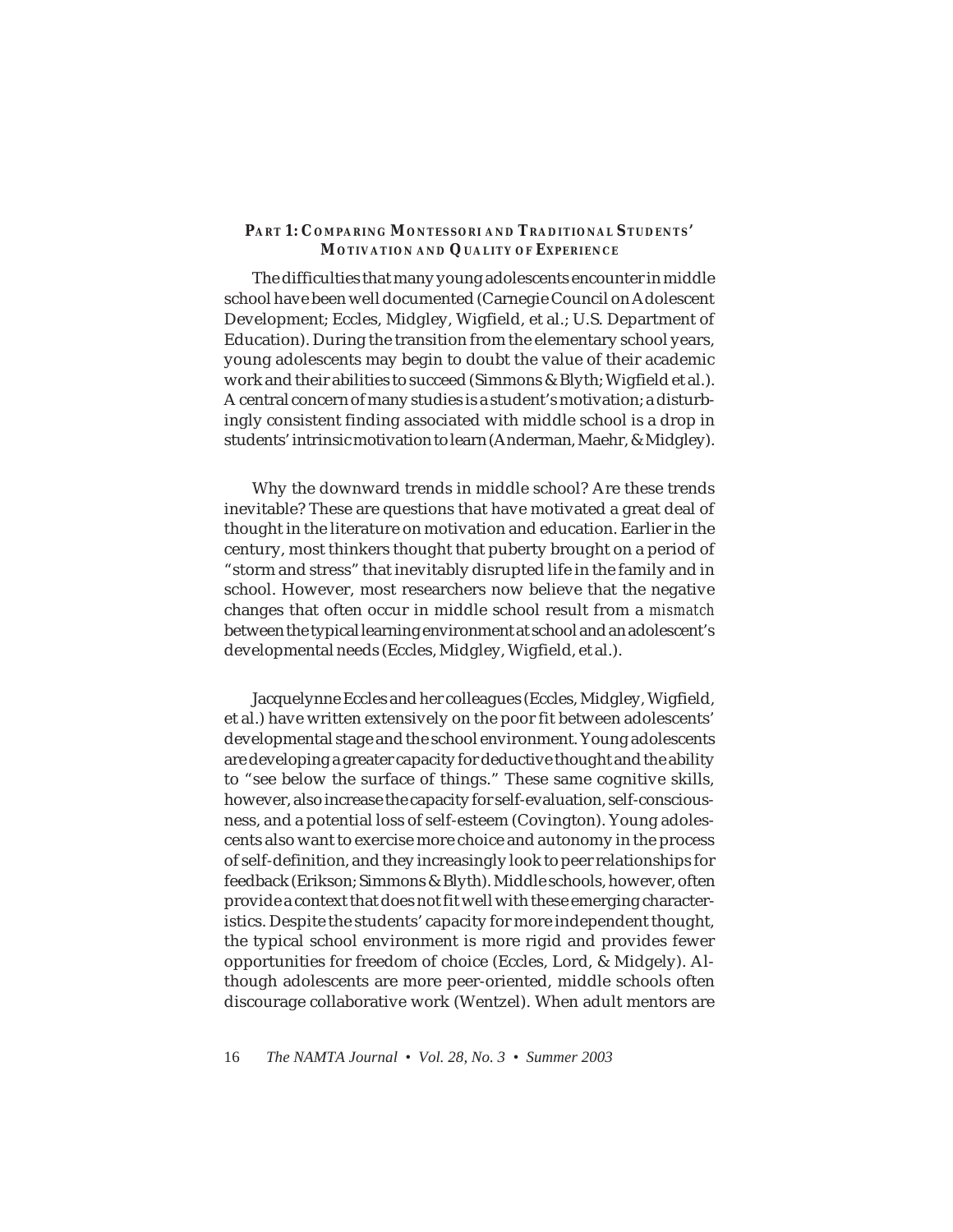needed more than ever, teachers are seen as more remote and impersonal (Feldlaufer, Midgley, & Eccles). At a time of increasing selfconsciousness, middle schools emphasize public evaluation and grades more strongly than ever (Anderman, Maehr, & Midgley).

These mismatches could not come at a worse time in development. Many scholars point out that habits formed in adolescence could undermine lifelong learning and the future quality of life (Sternberg; Csikszentmihalyi & Schneider). Therefore, a great deal of effort has

been invested over the last fifteen years trying to identify the qualities of classrooms and school cultures that enhance student success and motivation (Ames; Anderman, Maehr, & Midgley). Unfortunately, Montessori ideas have gone unrecognized and have not contributed to the debate about how to reform middle schools. One obvious reason for this oversight is that Maria Montessori wrote more about early childhood than about adolescence. However, the transposition of Montessori

The most obvious implication of flow theory for middle school reform is the importance of placing a high value on student experience. This experiential perspective is the strongest link between optimal experience theory and Montessori education. Maria Montessori believed that children's spontaneous concentration revealed the essence of being human, and there is little doubt that what she had in mind when speaking about concentration was something akin to flow.

philosophy to the middle school environment is clearly possible. According to the NAMTA database of schools, approximately 250 middle schools now incorporate some aspects of a Montessori model. Furthermore, when the Montessori philosophy is applied to middle schools, it is surprisingly consistent with contemporary perspectives on motivation and school reform.

#### **Montessori Ideas and Contemporary Motivation Theory**

Two contemporary motivation theories, goal theory and flow theory, have important implications for middle school reform and much in common with Montessori philosophy. Before discussing the results from the study, it is important to lay down a conceptual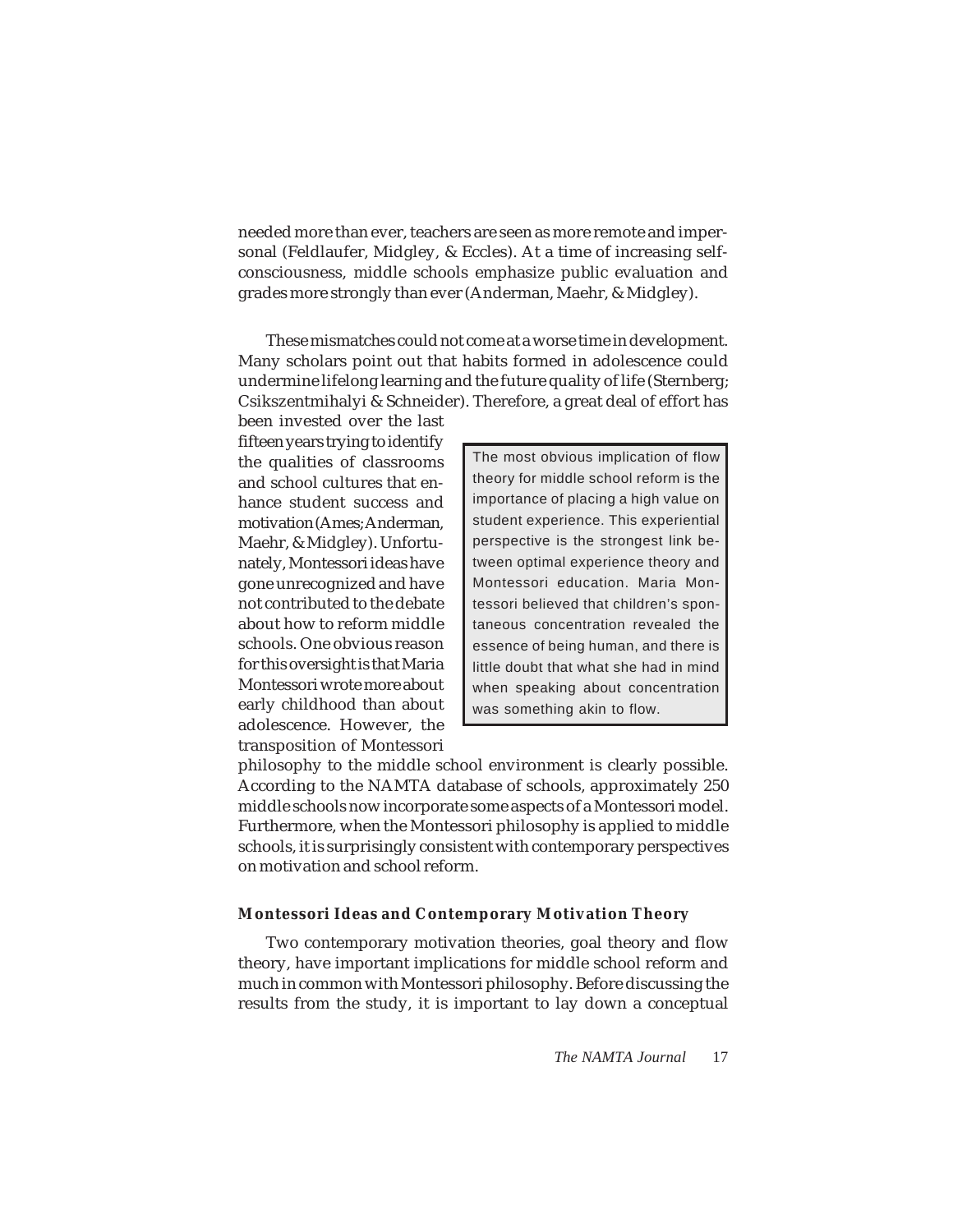framework for understanding why we expected Montessori students to report a more positive quality of experience in school. In other words, both theories can help illustrate different positive dimensions of the Montessori schools.

#### *Goal Theory*

Goal theory suggests how students' goals mediate the quality of their engagement at school. Two qualitatively different kinds of goals are distinguished: task and performance (Anderman & Maehr). Taskfocused students are intrinsically motivated; they are drawn to novelty and the desire to master challenging tasks. Performance-focused students, in contrast, are worried about public evaluations of their ability; this can disrupt learning by diminishing risk-taking and effort (Dweck & Leggett). Since the characteristics and structure of many middle schools appear to reinforce and socialize performance goals (Anderman, Maehr, & Midgley), attempts to change classrooms and school cultures have focused on strategies that presumably reinforce students' task focus. These strategies have been summarized with the acronym "TARGET" (Task, Authority, Recognition, Grouping, Evaluation, and Time).

It is remarkable how much the policies and practices of the Montessori schools in this study reflected the TARGET proposals. For example, a *task focus* was emphasized by a common school culture that celebrated intrinsic motivation. Teachers, consistent with their Montessori training, gave students freedom to select projects and several hours per day to complete them. *Authority* was not rigidly hierarchical in the Montessori classrooms; students often planned details of field trips, had input into various topics of study, and were called upon in "leadership groups" to help maintain the classrooms and the school. *Recognition* of students was done in ways that avoided achievement competition. For example, one frequently used strategy was to have students identify a topic of personal interest, research it, and then be responsible for presenting the information to the class. Ability *grouping* was rarely practiced; instead, student groups were typically based on shared interests. Because a significant amount of daily time was unstructured, students also had ample time for peer interaction and were encouraged to collaborate with others. In terms of *evaluation*, only about one quarter of the Montessori students re-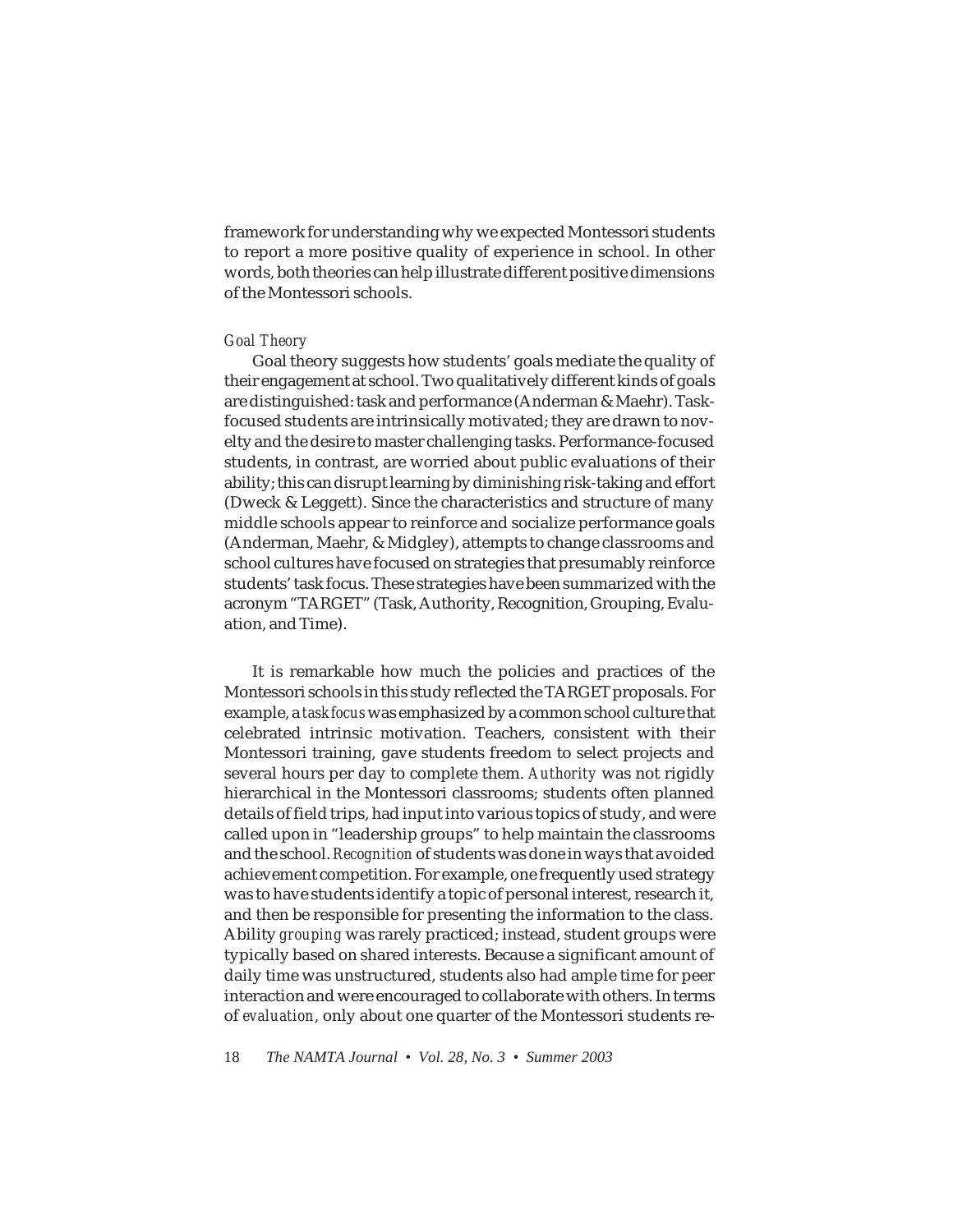ceived grades; and those who did, did so voluntarily (i.e., it was not a mandatory practice). Finally, *time* was often managed in flexible ways. For example, block scheduling at some of the schools allowed teachers to expand or contract their meeting time with students depending upon what was happening at the moment in the classroom.

All of these observations are based on site visits made to the Montessori schools and on conversations with teachers. The five schools, of course, were not exactly the same, but there was consistency on the basic principles outlined above. The schools were also similar in terms of students' freedom of movement, the buzz in the classroom, and the informal and aesthetically pleasing classroom environments in each of them. These qualities were readily apparent, and they distinguished the Montessori schools from the more formal and structured environments one typically encounters in middle schools.

#### *Flow Theory*

Optimal experience theory, or flow theory, is familiar to many Montessorians. Flow is an intrinsically motivated, task-focused state characterized by full concentration, a change in the awareness of time (e.g., time passing quickly), feelings of clarity and control, a merging of action and awareness, and a lack of self-consciousness (Csikszentmihalyi, *Flow*). The experience is triggered by a *good fit* between a person's skills in an activity and the challenges afforded by the environment. Flow has been shown to promote learning and development because experiences of deep and total concentration are intrinsically rewarding, and they motivate students to repeat an activity at progressively higher levels of challenge (Csikszentmihalyi, Rathunde, & Whalen).

The most obvious implication of flow theory for middle school reform is the importance of placing a high value on student experience. This experiential perspective is the strongest link between optimal experience theory and Montessori education. Maria Montessori believed that children's spontaneous concentration revealed the essence of being human, and there is little doubt that what she had in mind when speaking about concentration was something akin to flow.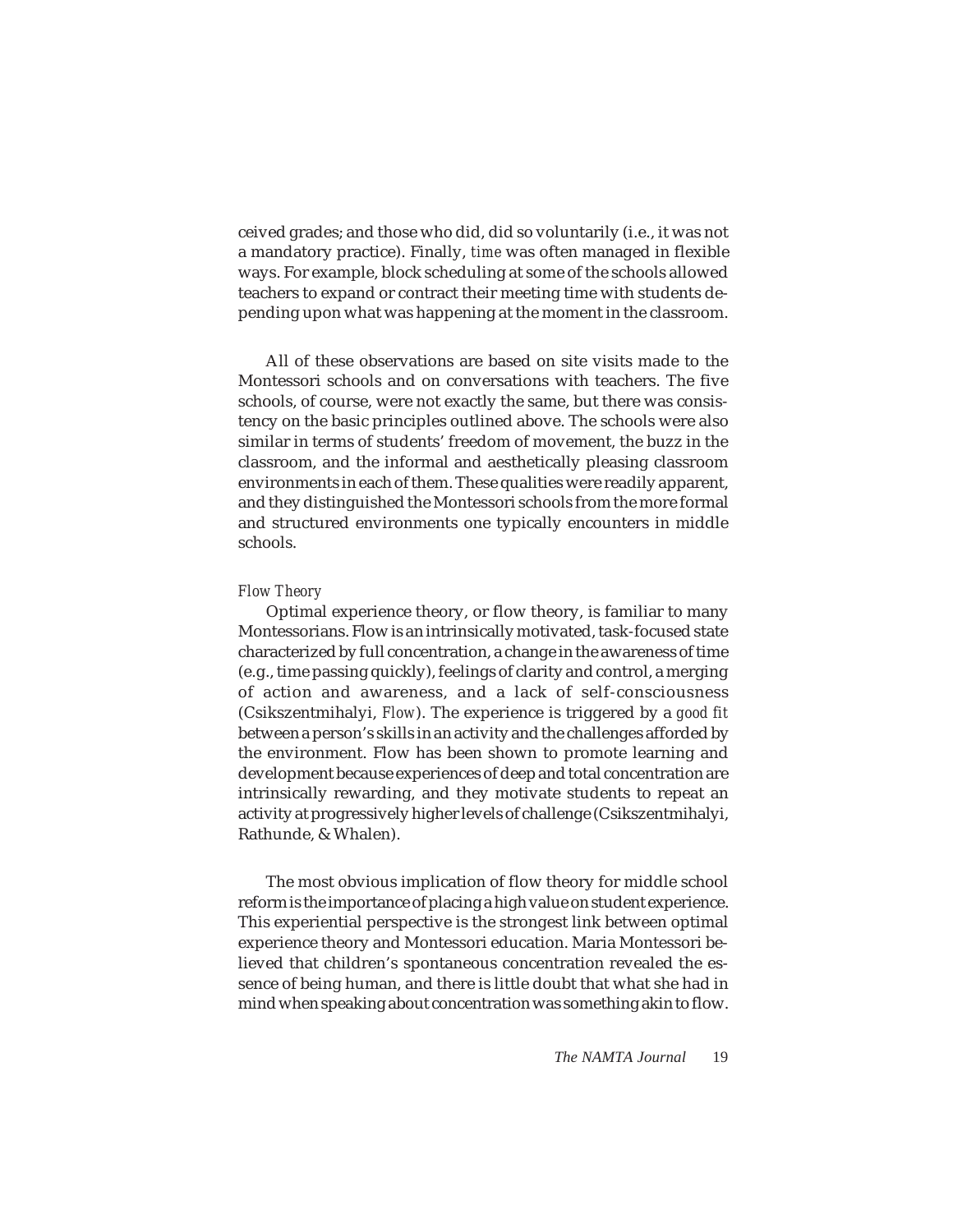According to E.M. Standing's biography of Montessori, a key turning point in the development of her method occurred after observing a three-year-old child who was so engaged with wooden cylinders that she could not be distracted. Montessori was impressed with children's powers of concentration: "It has been revealed that children not only work seriously but they have great powers of concentration.… Action can absorb the whole attention and energy of a person. It valorizes all the psychic energies so that the child completely ignored all that is happening around him" (Montessori, Unpublished lectures, 83-84). Witnessing this episode apparently evolved into the main theme of the Montessori method: creating a school environment that fostered deep engagement and concentration.

According to optimal experience theory, a school or family context enhances flow experience by (a) supporting students' interests and (b) challenging students to work at developing those interests (Csikszentmihalyi & Rathunde; Rathunde, "Family Context"). In this way, a dynamic interrelation of involuntary and selective modes of attention is initiated (see James)—or what Dewey once referred to as being "playful and serious at the same time" (218). Such a combination is thought to provide an efficient use of attention that generates the momentum necessary to trigger flow experiences (Rathunde, "The Experience of Interest"; Rathunde, "Family Context"). For example, if a school context were only supportive, children would be susceptible to "fooling," or jumping haphazardly from one interest to the next without focusing on a goal. Conversely, if a context were only challenging—the more typical condition in most middle schools and high schools—children would be susceptible to "drudgery," or being told what to concentrate on without an emotional investment in what they were doing at the moment.

The policies and practices of the Montessori schools in this study also reflected the above implications of optimal experience theory. For example, consistent with the idea of combining playfulness and seriousness, the schools emphasized the Montessori theme of keeping body and mind united through the integration of *acting and thinking* in the classroom (Montessori, *From Childhood to Adolescence* 24-25). In this way, the teachers avoided the overtly didactic methods more typical of traditional middle schools (e.g., frequent lectures). Such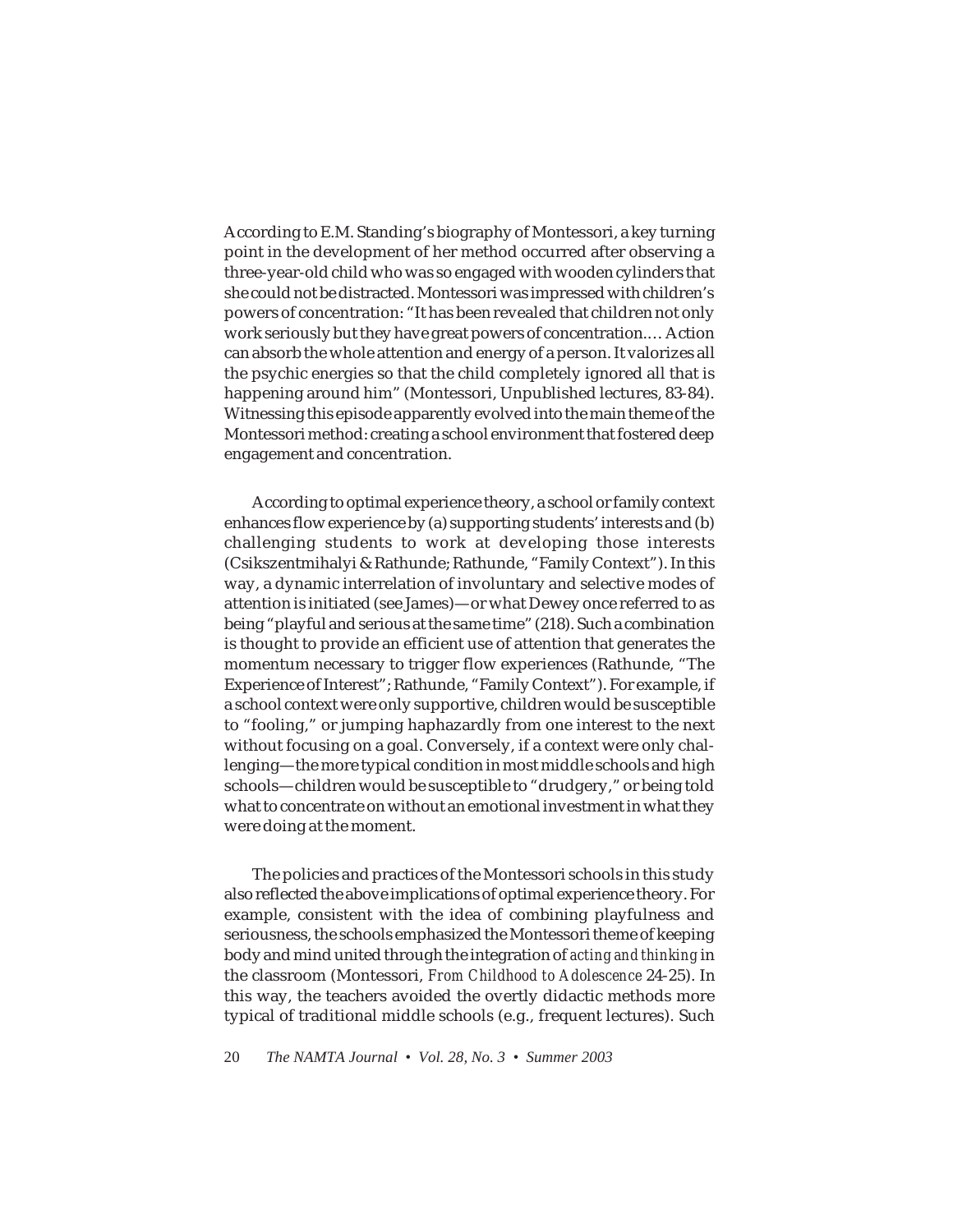methods often separate thinking from its experiential context and result in drudgery. Consistent with the idea of creating a balanced context that supports and challenges students' interests, the schools in the study practiced the traditional Montessori doctrine of *freedom with discipline*. Although most non-Montessorians only recognize a Montessori environment as one where a student is given the freedom to choose an activity and explore his or her interests, Maria Montessori also emphasized the need for discipline: "You must not imagine that liberty is something without rule or law" (cited in Standing 286). In these two ways, the Montessori schools employed strategies that were expected to enhance student concentration and flow.

In summary, many of the policies and practices of the Montessori schools in this study were consistent with two contemporary motivation perspectives, goal theory and flow theory. The expectation that the Montessori students would report a more positive quality of experience was based on these similarities.

#### **The Design of the Study**

Some information about the design of the study must be presented in order to provide readers with a context for understanding the results. However, many of the details about the study's methods and statistics can be safely eliminated without jeopardizing an understanding of what was found. Those readers who would like more information than is presented here can find it in the two articles submitted for publication (Rathunde & Csikszentmihalyi, *Middle School Students' Motivation;* Rathunde & Csikszentmihalyi, *The Social Context of Middle School*).

#### *Who Participated?*

Five Montessori schools from four U.S. states participated in the study. Approximately 150 sixth and eighth grade students (60% female and 40% male) attended the five schools and filled out the necessary measures. The traditional middle school students were selected from a larger study involving twenty middle schools and approximately 400 students in grades six and eight (see Csikszentmihalyi & Schneider). The full sample encompassed all social class levels, and approximately half of the students were from ethnic minority families.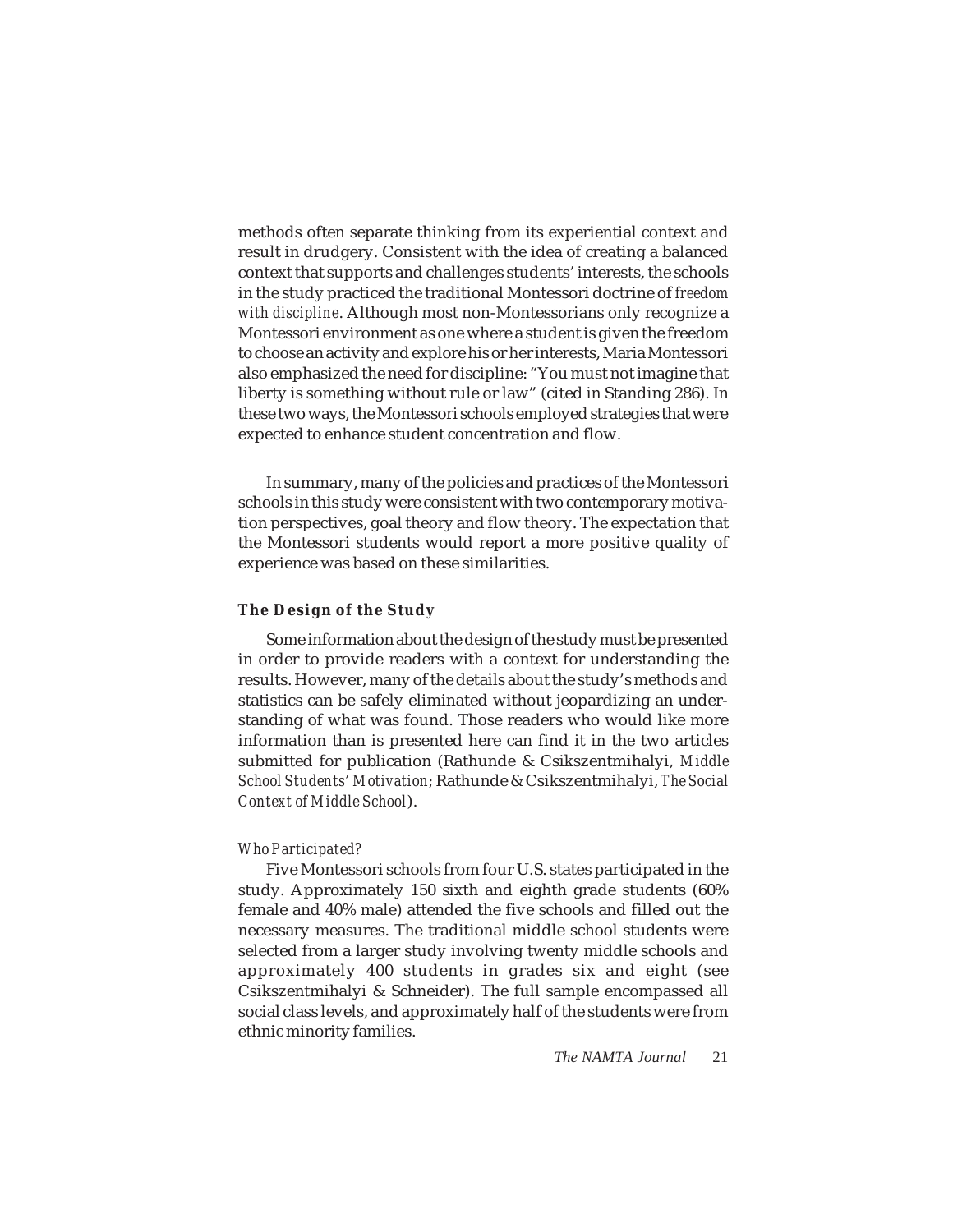Some of the first analyses in the study took a closer look at the full sample of traditional students; the results indicated that the full sample was too different from the Montessori students to offer a fair comparison. Using questionnaires and other sources of information, we found that the traditional students had larger class sizes, many of the schools were located in the inner city, there were higher numbers of minority students, and their average grades were lower (e.g., compared to the small sample of Montessori students who received grades). More importantly, their family backgrounds were very different. The traditional students came from families with fewer resources (e.g., computers, books), more divorce, lower parental employment, a higher number of children, less parental education, less parental discussion about school, less parental monitoring of school activities, and less parental involvement at school.

Since previous research has shown that family characteristics, socioeconomic status (SES), and ethnic background are strongly related to students' engagement in the classroom (Finn; Lee & Smith; Marks; Wentzel), a subset of schools was selected that matched the primarily European American and higher SES status of the Montessori students. Six of the twenty middle schools in the traditional sample satisfied the matching of criteria (average parental education equivalent to a bachelor's degree, ethnic composition approximately 75% European American, small teacher-student ratios). The final sample of traditional students included approximately 160 students (55% female, 45% male).

To confirm that the two samples were indeed similar and allowed a fair comparison of schools, the samples were compared again using all the variables described above. This time, *there were no statistically significant differences between the two samples on any of the individual, family, school, or community variables.* The ethnic breakdown of the sample was almost exactly the same (approximately 75% white), parents had similar levels of education (bachelor's degree or higher), and the schools were all modern, attractive, and with good studentteacher ratios (approximately 15:1). Table 1 lists the background variables comparing the two samples.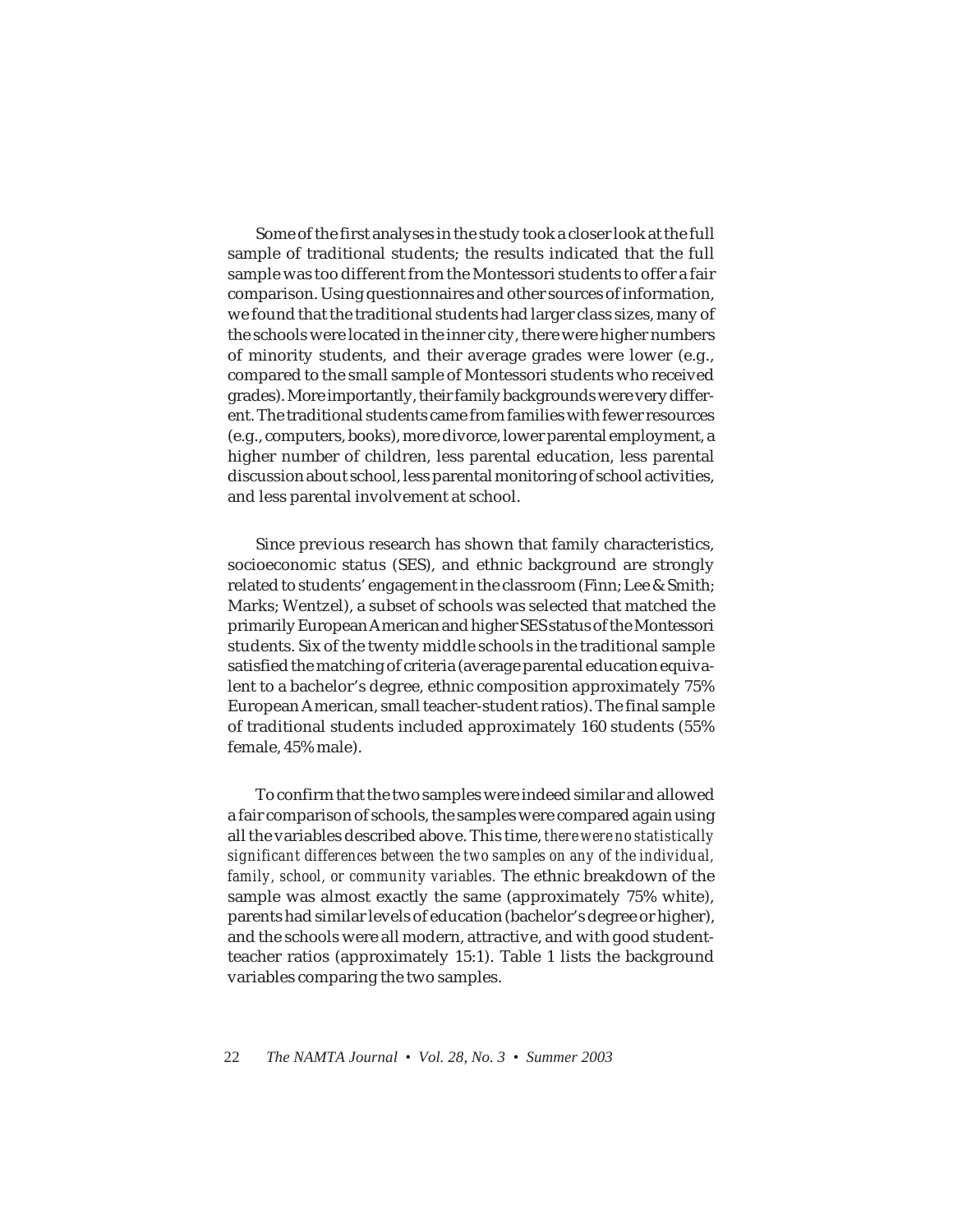# Table 1. Comparison of the Montessori and Traditional Students on Background Variables

- No differences in parents' education
- Similar attractive schools with good teacher-student ratios
- Similar ethnic breakdown
- No differences in home resources
- Similar parent-child discussion about school
- Similar monitoring of school activities
- Parents just as involved at school
- Same number of siblings
- No differences in percent of intact homes
- No differences in mother/father employment
- Similar grades (half A's and half B's)

#### *Data Collection and the Experiential Measures*

In addition to making sure that the Montessori and traditional samples were similar in terms of background, it was also important that the students in both samples used similar procedures and measures. Therefore, data collection from the Montessori students was set up using the procedures and measures that had been established several years earlier in the study of traditional students. In other words, students received the same instructions for filling out the various measures, and the measures themselves contained the same questions formatted in a similar way.

Students in both samples responded to the Experience Sampling Method (ESM). The ESM uses watches programmed to signal students approximately eight times per day between the hours of 7:30 am and 10:30 pm for seven consecutive days (see Csikszentmihalyi & Larson). When the watches "beeped," students took out a response form and answered questions about what they were feeling at the moment, where they were, what they were thinking about, and other questions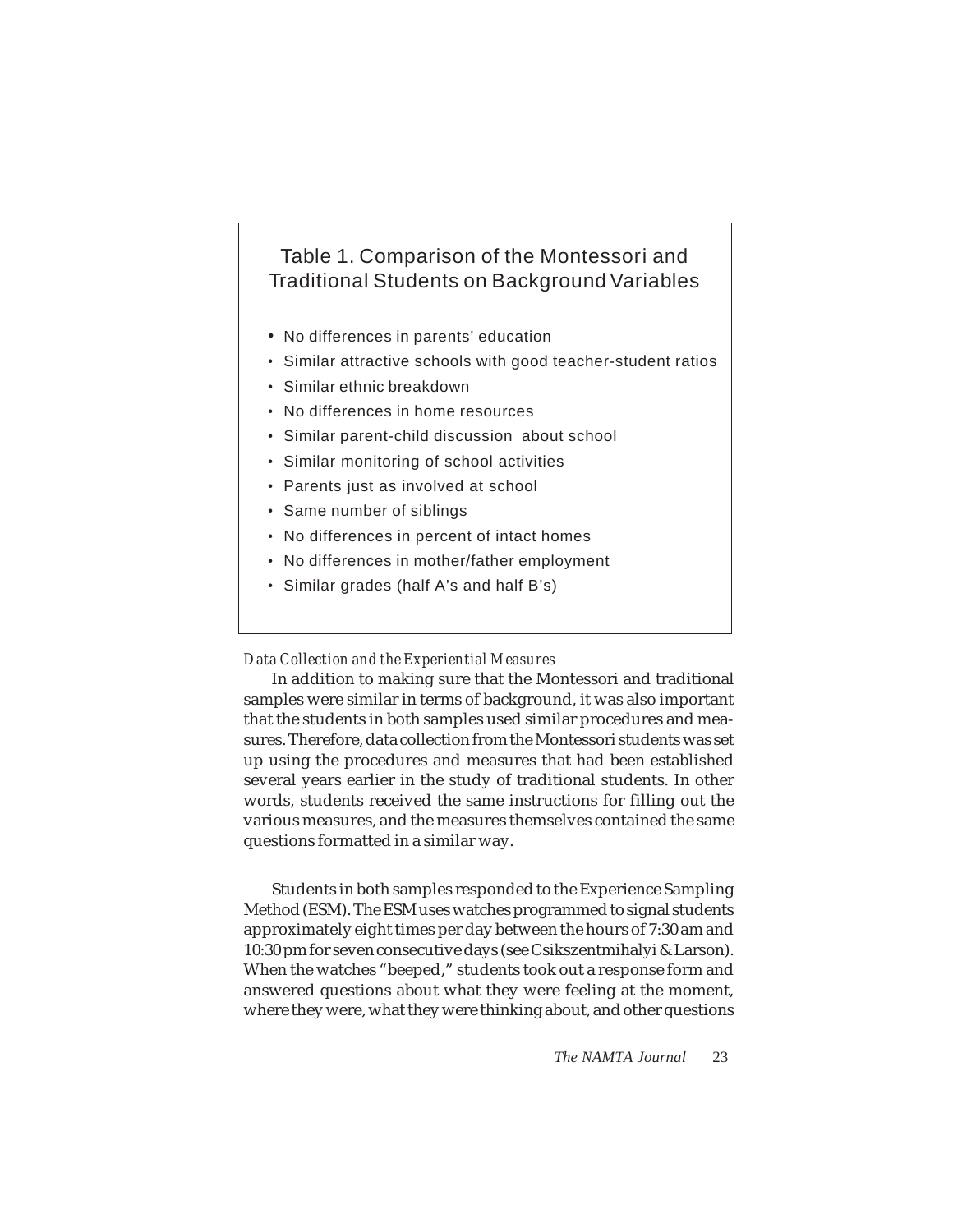about their momentary experience. Students in both samples also completed a detailed questionnaire with similar questions about their backgrounds.

The five main ESM measures used in the study of traditional public schools were also used in this study: *affect* (general mood or happi-

The results showed that the Montessori students reported a significantly better quality of experience in academic work than the traditional students. There were strong differences suggesting that Montessori students were feeling more active, strong, excited, happy, relaxed, sociable, and proud while engaged in academic work. They were also enjoying themselves more, they were more interested in what they were doing, and they wanted to be doing academic work more than the traditional students.

ness), *potency* (energy level or excitement), *salience* (feelings of importance), *intrinsic motivation* (sense of enjoyment and interest), and *flow*. A sixth measure was added, *undivided interest* (bringing enjoyment and importance together), based on work done in previous family and education studies (Rathunde, "The Experience of Interest"; Rathunde, "Family Context"). A more complete description of these six measures is presented in Table 2. More detailed information about the reliability of the measures can be found in the re-

search articles (Rathunde & Csikszentmihalyi, *Middle School Students' Motivation;* Rathunde & Csikszentmihalyi, *The Social Context of Middle School*).

In addition to the undivided interest percentage described in Table 2, three other interest "quadrants" were computed using the intrinsic motivation and salience variables. *Disinterest* was the opposite of undivided interest, or times when intrinsic motivation and salience were *both* below average. Two kinds of "divided interest" were also calculated: *Fooling* described times when intrinsic motivation was above average but salience was below average, and *drudgery* described times when salience was above average and intrinsic motivation was below average. The assumption underlying this classification comes from John Dewey, who suggested that the ideal mental condition was to be "playful and serious at the same time" (218); he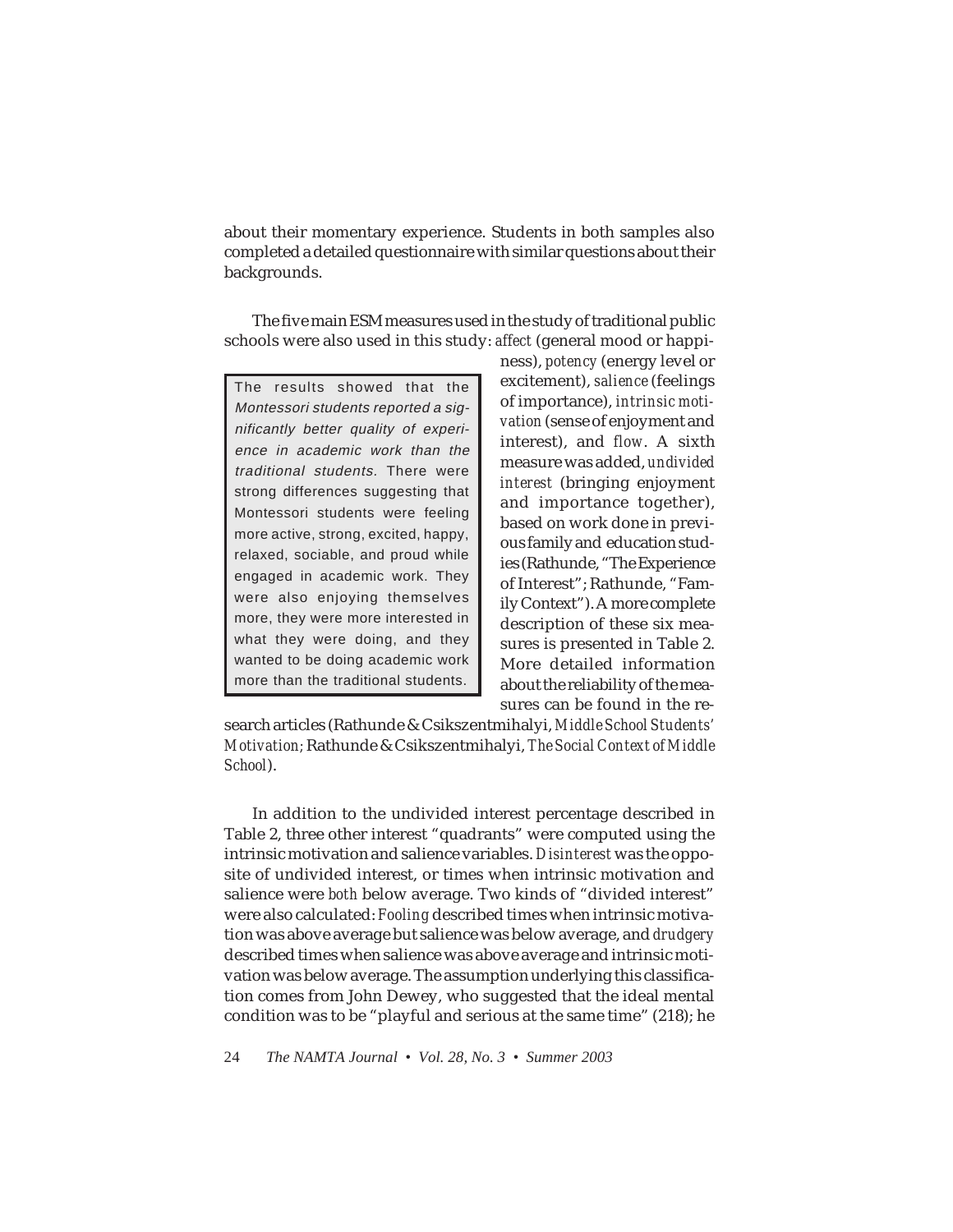# Table 2. Understanding the Measures

HOW THE COMPOSITE MEASURES WERE CALCULATED

1. Several individual items were added together to create four "composite" measures:

**AFFECT <sup>=</sup>**happy + relaxed + sociable + proud

**POTENCY <sup>=</sup>**strong + active + excited

**SALIENCE <sup>=</sup>**challenge + importance to self + importance to future

**INTRINSIC MOTIVATION <sup>=</sup>**enjoyment + interest + wish to be doing the activity 2. A value for each composite was calculated for two contexts at school: 1) when students were doing academic activities (e.g. working in class, presentations, homework, etc.); and 2) when students were doing nonacademic activities (e.g. eating lunch, socializing, leisure, etc.). The ESM item "What was the main thing you were doing?" was used to distinguish these two contexts.

#### INTERPRETING THE COMPOSITES

All of the measures are standardized so that a score of "zero" means average for the week. Therefore, an affect score of -.16 in academic activities would mean that students' affect while doing schoolwork was below their average levels of affect for the week.

#### HOW FLOW AND UNDIVIDED INTEREST WERE CALCULATED

Some of the ESM items were used to create percentage scores of flow and undivided interest.

1. When a student responded to an ESM signal, if their skills and challenges were both above their average levels for the week, that was considered a flow signal; when a student's intrinsic motivation and salience were both above their weekly levels, that signal was considered undivided interest.

**FLOW:** above average challenge and skill

**UNDIVIDED INTEREST:** above average intrinsic motivation and salience 2. A percentage value for each of the above variables was computed for academic and non-academic contexts at school. For example, if a student responded to 10 ESM signals while doing academic work, and 4 of them indicated above average skill and challenge, the flow percentage would equal 40%. The percentage for undivided interest was computed exactly the same way.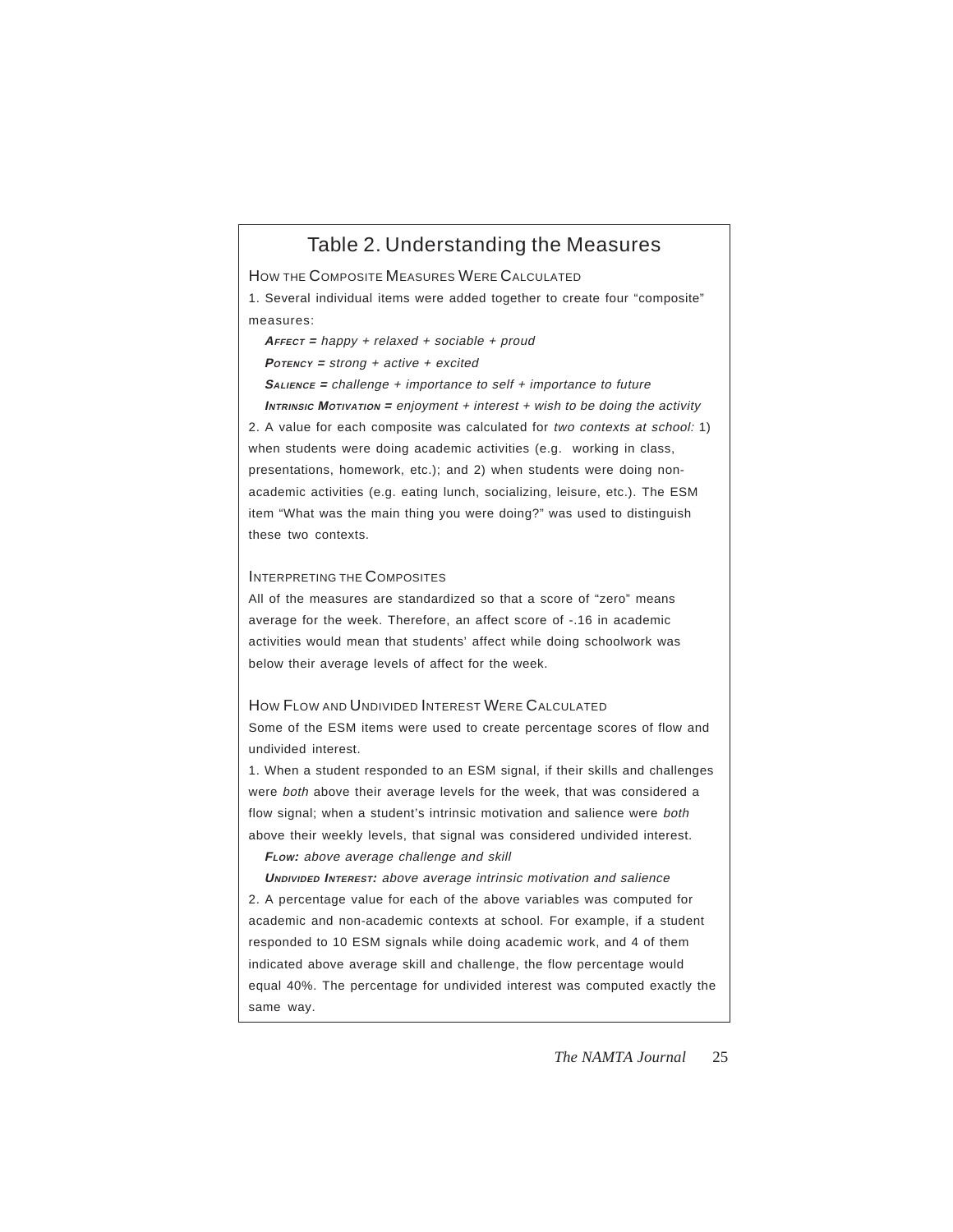referred to divided states that were overly playful or overly serious as "fooling" and "drudgery," respectively.

#### *Analysis Plan*

None of the statistical details of the analyses will be presented in this article. However, a basic description of the technique used, and a primer on some terminology, is useful for making sense of the findings.

The statistical technique selected was multivariate analysis of covariance (or MANCOVA). This is a technique that assesses differences between several variables and factors at the same time, while adjusting or "controlling" for any differences in important background variables. Such an approach attempts to verify that schoolrelated differences found between the Montessori and traditional students are not related to differences in the students' grade level, education of their parents, ethnic background, or gender.

When all of the conditions of the multivariate analyses are successfully met, then one can say with confidence that a particular difference is meaningful or *significant*. Statistically speaking, a significant difference means that there is less than a 5 in 100 chance that the difference could have occurred by chance; or conversely, we could be at least 95% sure that the differences were real and not random. The notation used to represent such a finding is *p* < .05, or probability is less than 5 in 100. Many of the findings in this study were much stronger than this conventional rule of thumb. There were very few significant differences related to grade level or the background variables. Therefore, the remainder of this article focuses on significant differences that occurred between the Montessori and traditional students.

We hypothesized that students in Montessori middle schools would report more positive motivation and experience than the traditional students. This expectation was based on the fact that the policies and practices of the Montessori schools were more in line with contemporary motivation theory. However, *most of these positive differences were expected to occur in academic rather than non-academic activities*.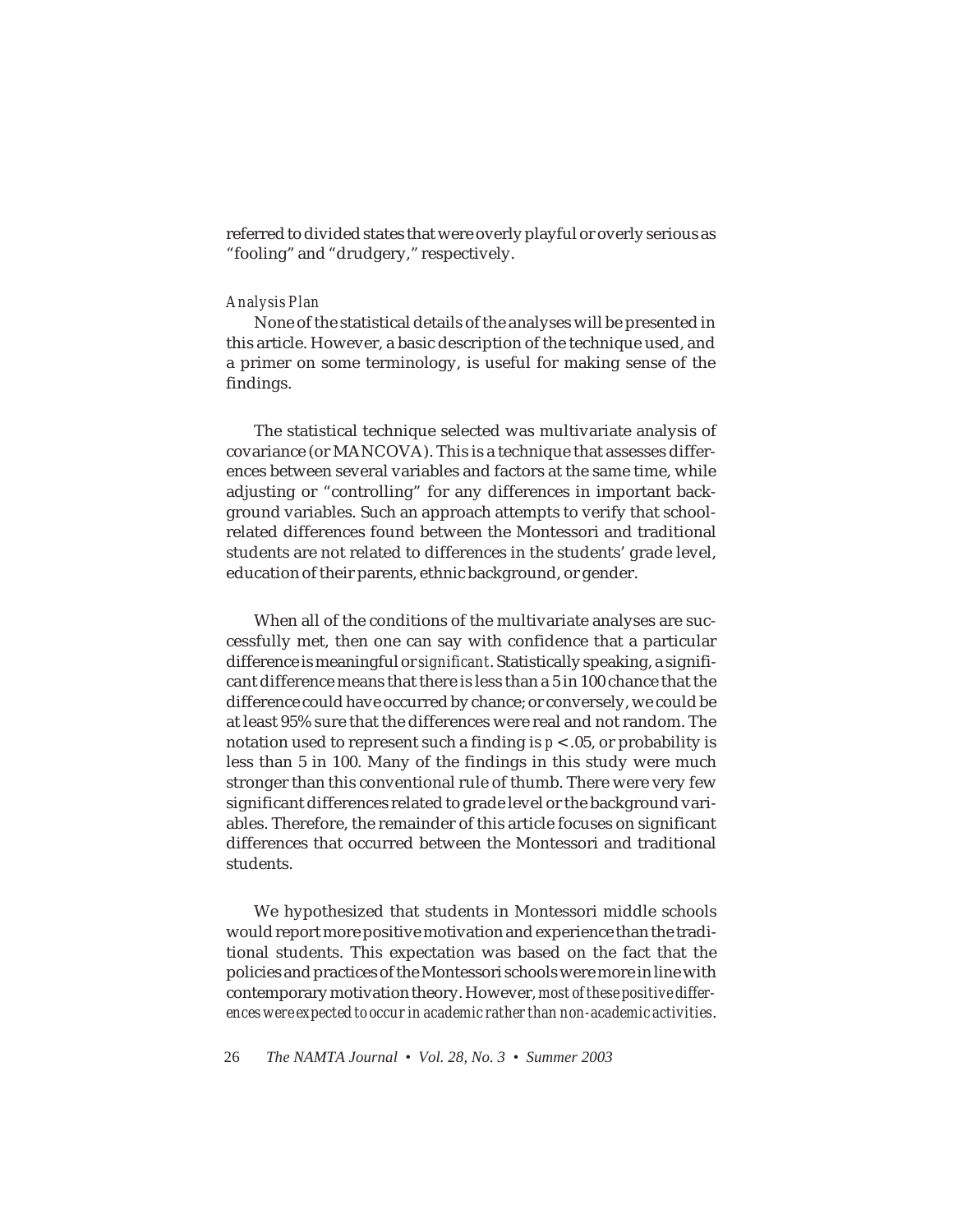In other words, non-academic activities were outside the "mission" of the school and less influenced by pedagogical differences. In those circumstances, therefore, students were expected to report similar experiences.

# **Results (Part 1): Do Montessori Students Have More Optimal Experience While Working in School?**

The ESM results are based on approximately 4,000 signals collected from the Montessori and traditional students while they were at school; about 2,500 of those 4,000 signals captured students doing academic work. Figure 1 summarizes the results for three of the composites that measured students' experience in academic work: affect, potency, and intrinsic motivation. The results showed that the *Montessori students reported a significantly better quality of experience in academic work than the traditional students.* There were strong differences suggesting that Montessori students were feeling more active, strong, excited, happy, relaxed, sociable, and proud while engaged in academic work. They were also enjoying themselves more, they were more interested in what they were doing, and they wanted to be doing academic work more than the traditional students.

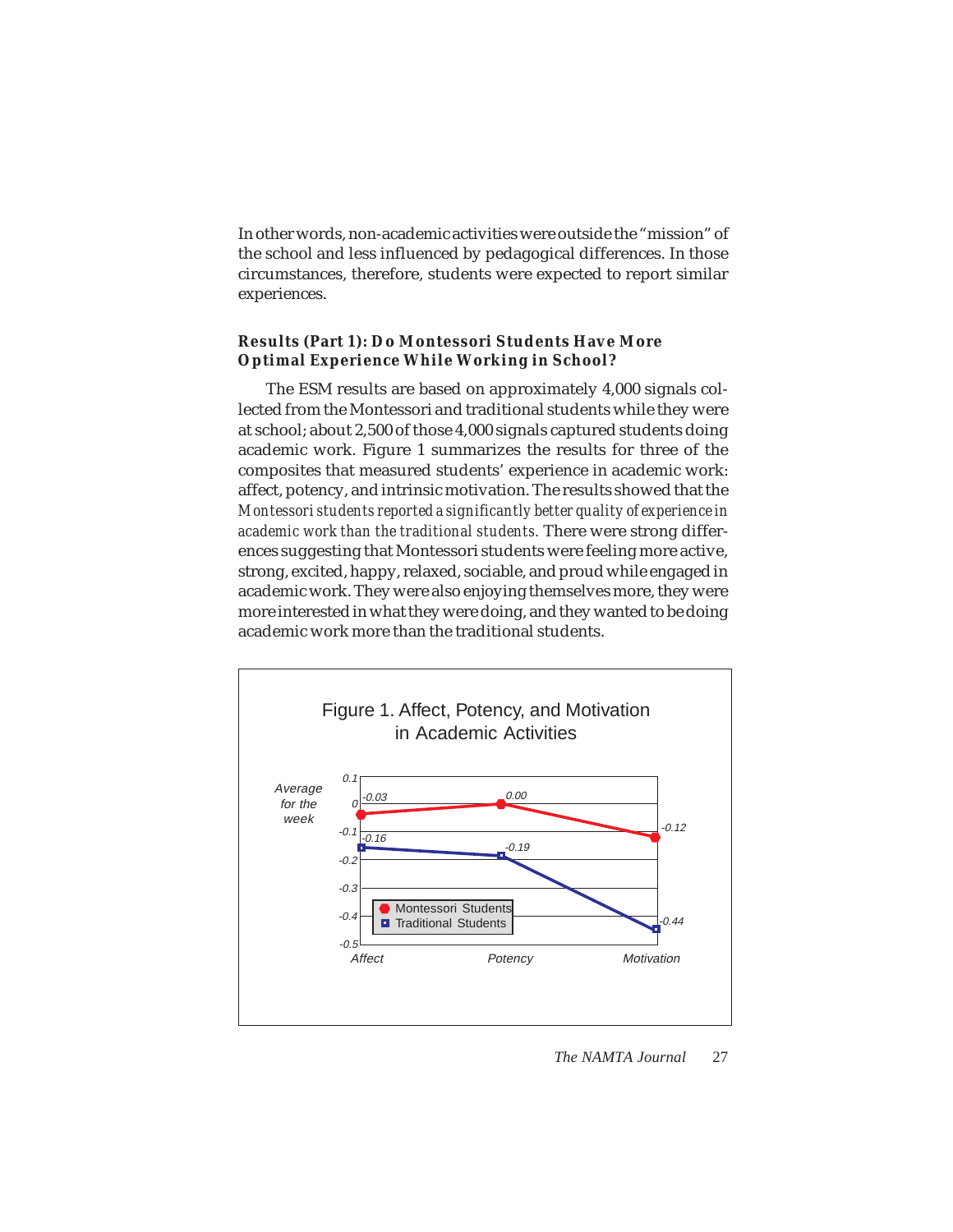In addition to the comparison of the Montessori and traditional students, Figure 1 also provides additional interesting information about experience while working at school. The Montessori students'

affect, potency, and motivation in academic work were about the same as their average levels for the week. In other words, they seemed to be just as engaged while doing work in school as they were the rest of the week doing various activities outside of school. Another way to make the same point is to take a closer look at the potency variable. The score of "0" tells us that the Montessori students' potency was right at their average for the week. That

The primary experience for the traditional students was what John Dewey referred to as drudgery. Drudgery is the feeling that what one is doing is important to future goals, but pursuing those goals is not motivating or enjoyable at the moment. Therefore, the traditional students' high salience only serves to confirm the problem that is often reported in the middle school literature: Traditional schools often focus on achievement or performance goals in ways that can undermine or ignore the importance of intrinsic motivation.

average, in terms of the categories on the ESM forms, suggests a mildly positive state (feeling "some" potency). In contrast, the traditional students' score of –.19 suggests their potency in academic work was below their weekly average. These students did not feel any positive sense of strength or excitement; relative to their experience in other contexts, they felt weaker and more bored while working in school.

The fact that Montessori students were feeling about the same in school as the rest of their life may not, at first glance, seem like a ringing endorsement of school; however, such a pattern of experience is actually quite positive. ESM studies for the past twenty years have found that students' quality of experience doing schoolwork is usually much less positive than their experience during the rest of the week. This is true even for young adolescents who have special academic gifts and talents (see Csikszentmihalyi, Rathunde, & Whalen). Therefore, the fact that Montessori students are feeling about the same in schoolwork as in the rest of their lives (e.g., feeling "some" sense of excitement and strength) suggests that school is not an aversive place; it fits well into the ecology of their lives.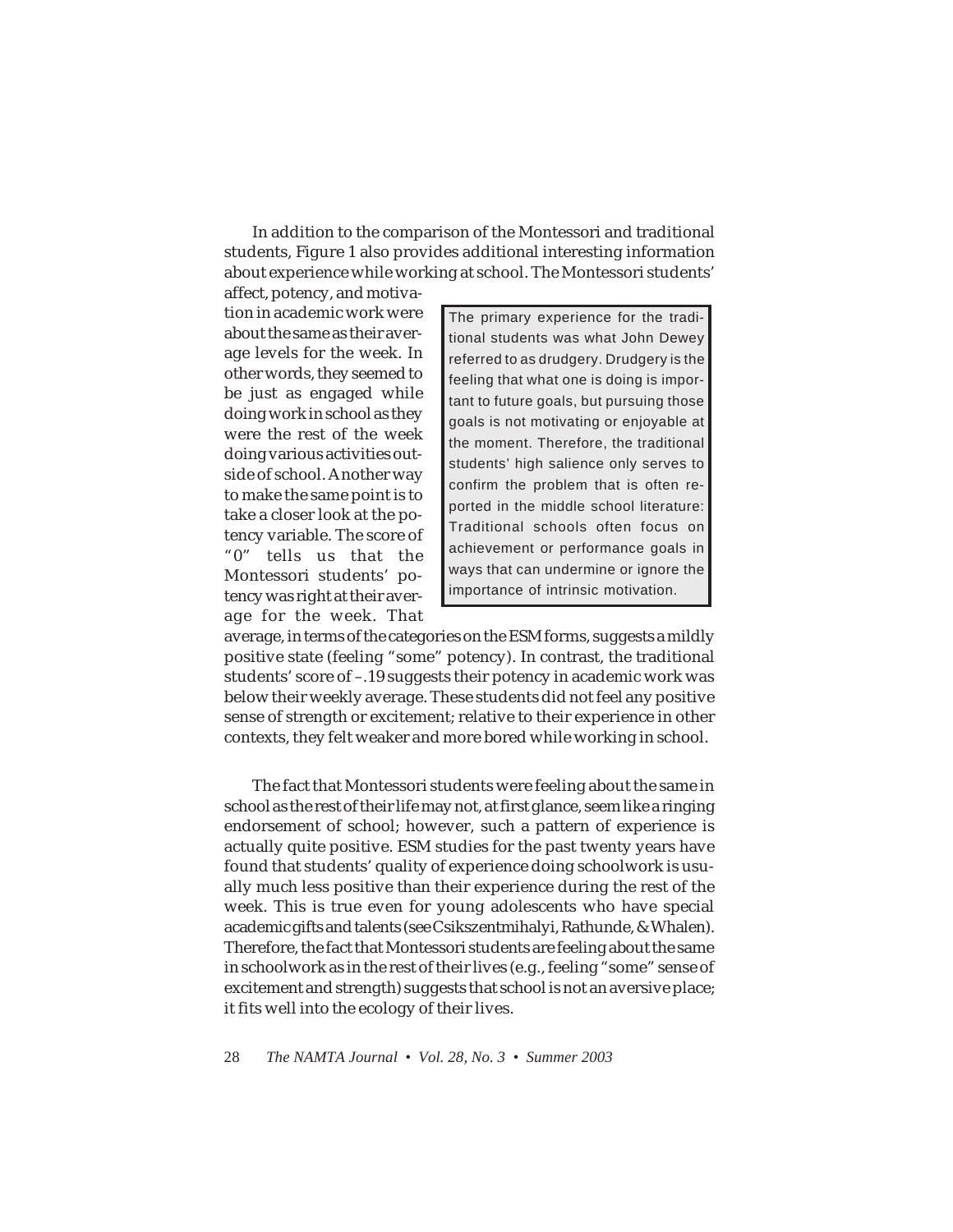The ESM measure of salience showed a different pattern. Both the Montessori and the traditional students reported salience levels well above their weekly average while they were doing academic work. This was not surprising; students understand that schoolwork is important to their futures. What was surprising was that the traditional students reported significantly higher salience levels than the Montessori students. On closer inspection, however, this finding turned out to be a "false positive." Low levels of intrinsic motivation accompanied the traditional students' feelings of high salience. In other words, the traditional students had the feeling that what they were doing was important; but as they were doing these academic activities, they were not feeling much interest or enjoyment. Figure 2 illustrates the combinations of intrinsic motivation and salience reported by the Montessori and traditional students.

There are two striking differences in Figure 2. First, the Montessori students reported a significantly higher percentage of undivided interest—times when high motivation and high salience occurred *at the same time*. In other words, Montessori students reported above average intrinsic motivation *and* above average salience 40% of the time in academic work. In comparison, the traditional students re-

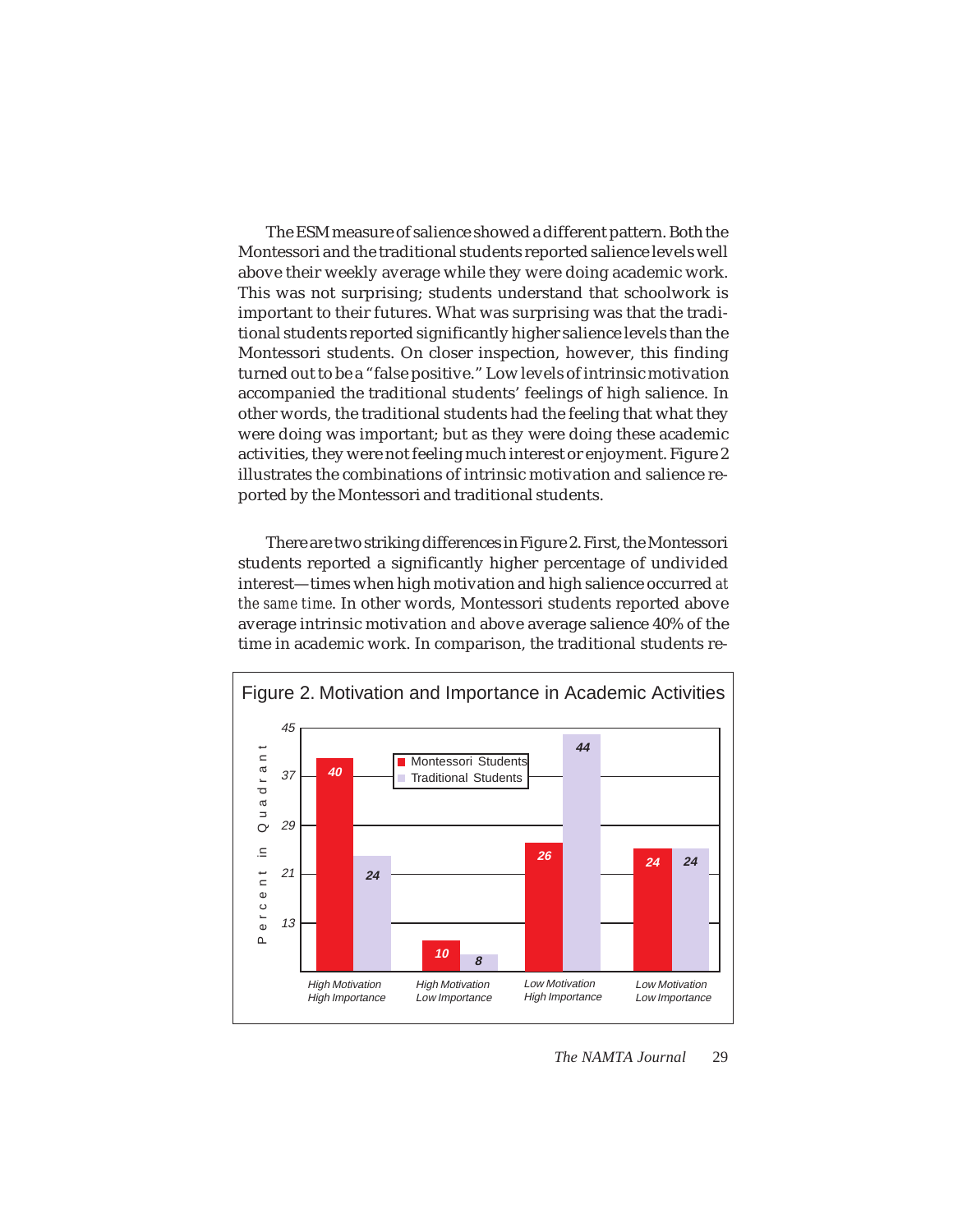ported undivided interest only 24% of the time. The primary experience for the traditional students was what John Dewey referred to as drudgery. Drudgery is the feeling that what one is doing is important to future goals, but pursuing those goals is not motivating or enjoyable at the moment. Therefore, the traditional students' high salience only serves to confirm the problem that is often reported in the middle school literature: Traditional schools often focus on achievement or performance goals in ways that can undermine or ignore the importance of intrinsic motivation.

#### *Flow Experience*

The ESM composites suggested that the Montessori students were having more optimal experience while doing academic work. However, there was one additional, important way to verify if this was indeed the case. Flow theory suggests that when challenges and skills are both above average for a student, the conditions are optimal for flow experience. A great deal of research over the years has shown this to be the case (see Csikszentmihalyi, *Flow*). Figure 3 illustrates the combinations of high skills and high challenges observed in the two groups of students. As expected, the Montessori students reported more flow-like conditions while doing academic work. This finding, in combination with the others on affect, potency, motivation, and undivided interest, make a strong empirical case that the Montessori students' experience was more optimal in school-related activities.



30 *The NAMTA Journal • Vol. 28, No. 3 • Summer 2003*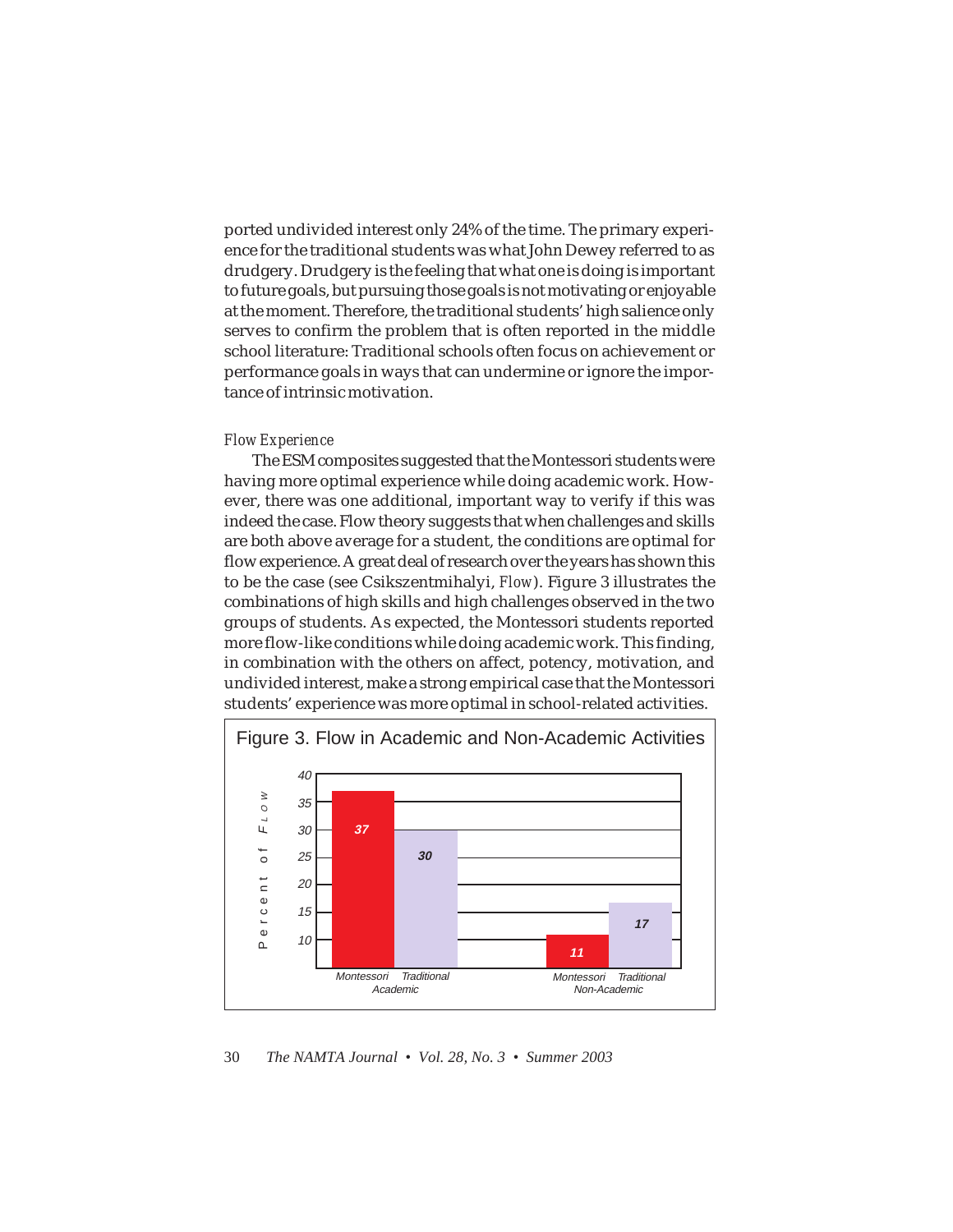#### *Experience in Non-Academic Work*

What about the times when students were doing non-academic work? The expectation was that when students were eating lunch, hanging out in the halls, talking with friends, and so on, that they would report fairly similar experiences. In other words, in activities that were outside the missions of the schools, we did not expect to see many positive experiential differences in favor of Montessori students. This lack of difference, in fact, is what we found. *The Montessori and traditional students reported similar levels of potency, intrinsic motivation, and undivided interest while they were doing non-academic activities*. Only two variables—affect and salience—showed the same pattern observed in academic work. That is, the Montessori students still reported more positive affect in non-academic activities and the traditional students reported higher salience. Furthermore, Figure 3 illustrates that traditional students actually perceived non-academic activities to be *more* flow-like than did the Montessori students.

The above reversals are very important to the interpretation of the study. If the Montessori students reported more positive experience in both academic and non-academic work, it might be argued that their ESM responses were biased and indiscriminate (i.e., they just wanted to make their schools look better). The fact that the significant differences in intrinsic motivation, flow, potency, and undivided interest disappeared in non-academic activities diminishes the plausibility of a bias explanation. Students were not aware of what school experiences were being targeted; as far as they knew, a negative response while eating lunch, walking to class, or talking to a friend in the halls could just as easily have made their schools look "bad." The fact that students in both samples reported similar experiences during their down time suggests that a general school bias was not a major factor affecting the results. Given the clear differences in the pedagogical approach of the Montessori schools, an approach that was more sensitive to students' intrinsic motivation and self-direction, a much more plausible explanation of the findings is that the policies and practices of the Montessori schools (i.e., the school culture) were responsible for the superior quality of experience reported by the Montessori students.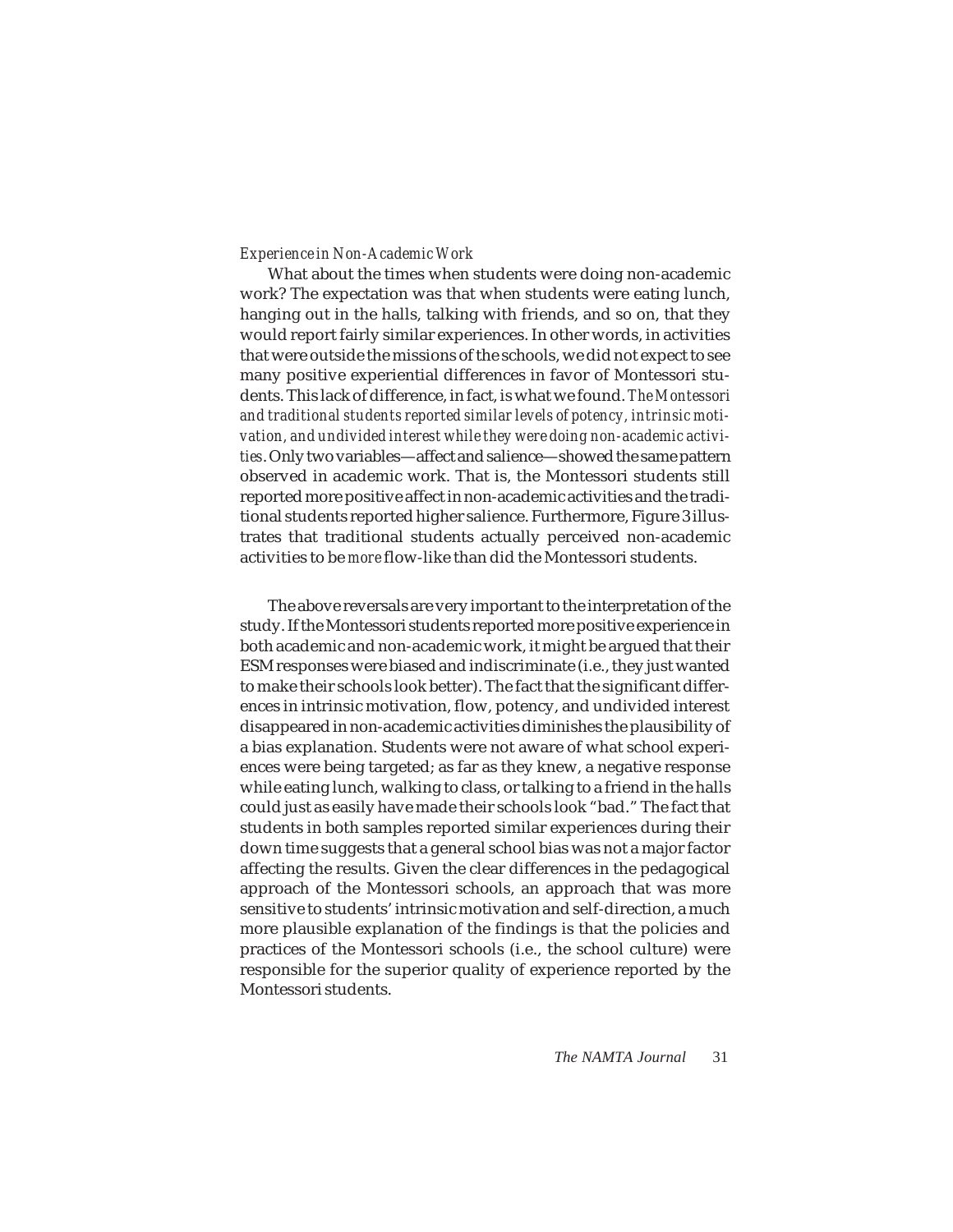# **PART 2. THE SOCIAL CONTEXT OF MIDDLE SCHOOL: TEACHERS, FRIENDS, AND ACTIVITIES IN MONTESSORI AND TRADITIONAL SCHOOLS**

The quality of student experience was not the only outcome of interest in this study. In addition to problems of student motivation, many scholars have identified deficiencies in the typical social context that young adolescents encounter after leaving the elementary grades. Do Montessori middle schools provide a more healthy community for learning than traditional middle schools? Can differences in the social contexts of the two types of schools help to explain the dramatic experiential differences that were reported in Part 1 of this article? These questions will be addressed after summarizing some of the social context problems that have been identified in the education literature.

Why the negative experience and lower motivation in many middle schools? Part of the problem is the social context. There are three main areas of concern that are the focus in Part 2 of this article: (1) There is a growing distance in teacher-student relations at a time in early adolescence when adult support is crucial (Feldlaufer, Midgley, & Eccles); (2) there are fewer opportunities for meaningful peer interaction (Eccles, Lord, & Midgley) at a time when peers are becoming more highly valued (Brown; Savin-Williams & Berndt); and (3) there is a growing emphasis placed on one-directional communication (e.g., lectures, seatwork, and viewing media) (Guthrie & Davis; Mac Iver, Young, & Washburn) just as young adolescents are becoming more cable of more complex thought and communication (Piaget; Sternberg). Research suggests that these three problems in middle schools can have a negative impact on student motivation, experience, and achievement.

Schools are inherently social places, and their interpersonal dynamics have a great potential to influence student motivation and interest (Juvonen & Wentzel). Teacher-student relations, of course, are of central importance. Many studies have confirmed the importance of teacher *support* on student achievement and other outcomes (Fraser & Fisher; Midgley, Feldlaufer, & Eccles; Wentzel). From an experiential perspective, feeling that teachers care and can be trusted is essential for students' ability to invest themselves in the moment. The same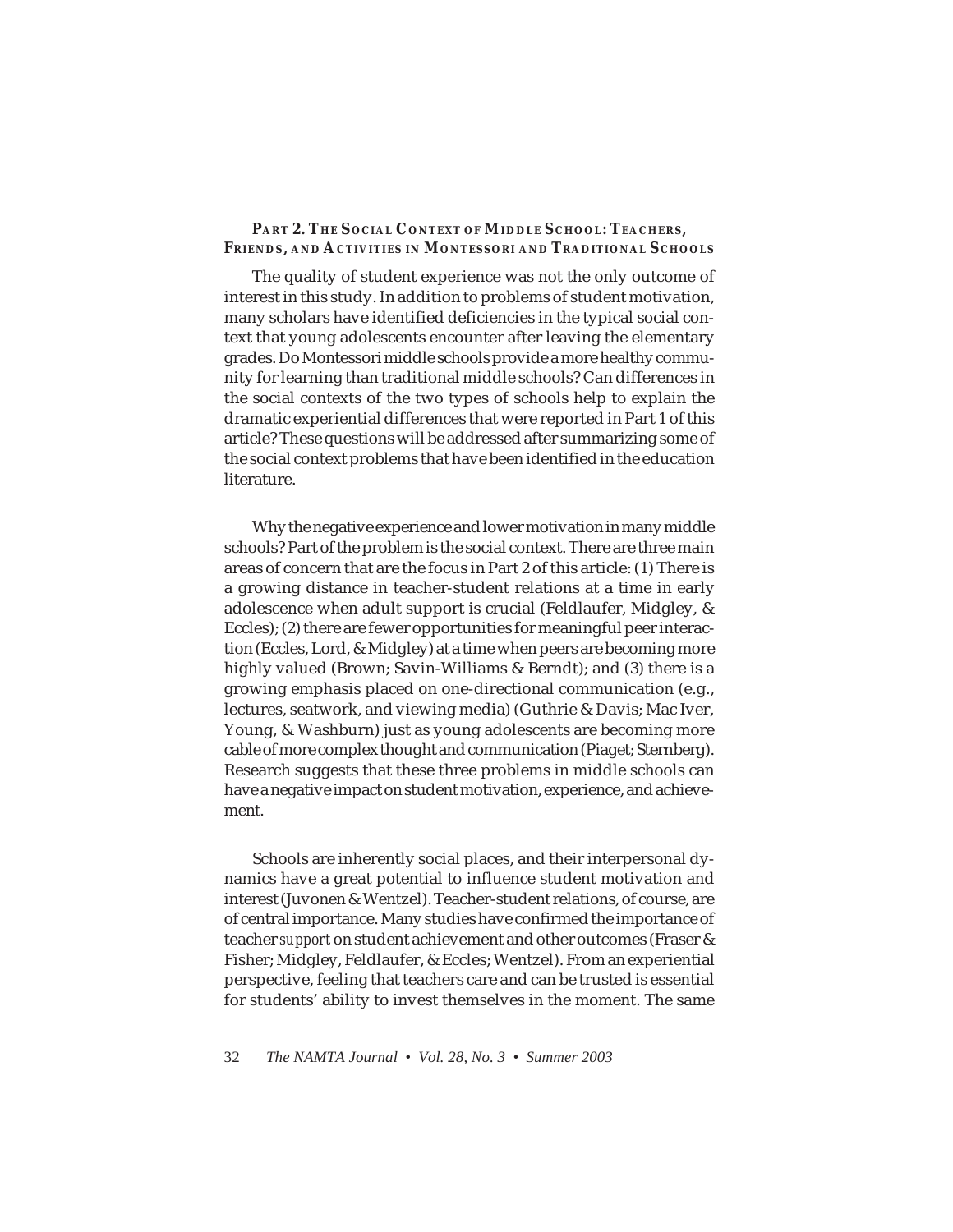applies to parenting; adolescents who feel supported at home report more positive affective states (Rathunde, "Family Context"). Teachers can also influence student experience by the way they structure opportunities for student autonomy and by what they communicate about the goals of the learning environment. For example, when a teacher creates an environment that emphasizes public performance instead of task-engagement or mastery, student motivation suffers (Anderman, Maehr, & Midgley).

While teacher influences on student experience are universally recognized as important, peer influences are often neglected. When they are discussed and studied, it is usually in relation to the development of adolescents' social skills (Brown). Much less is known about how peers provide a context that affects adolescent motivation in middle school (Eccles, Wigfield, & Schiefele; Ryan). A growing body of research, however, suggests that successful peer relationships need to be taken seriously; studies show that they are important for student engagement, efficient cognitive strategies, adjustment to school, and academic achievement (Berndt & Keefe; Ryan & Patrick; Wentzel). Positive interactions with peers may also be important for a student's self-regulation at school. For example, when discussion in the classroom is promoted and students can draw on information from other perspectives, it improves a student's ability to strategize and plan a task (Dimant & Bearison; McCaslin & Good).

Classroom activities are another important influence on student motivation and the social dynamics of a school. After leaving the elementary grades, students report a steady decline in interest, choice, and the enjoyment of classroom activities (Gentry, Gable, & Rizza). Part of this decline might be related to the greater use of textbooks that formalize instruction, eliminate student choice, and minimize realworld applications (Guthrie & Davis; Mac Iver, Young, & Washburn). More importantly, the organization of activities in a classroom can impact interpersonal relations at school (Ryan & Patrick). Students report that active, collaborative, and bi-directional tasks, such as working with friends, help them to learn. In contrast, passive, onedirectional activities, like listening to a lecture or watching educational videos, are perceived as less helpful (Freeman, McPhail, &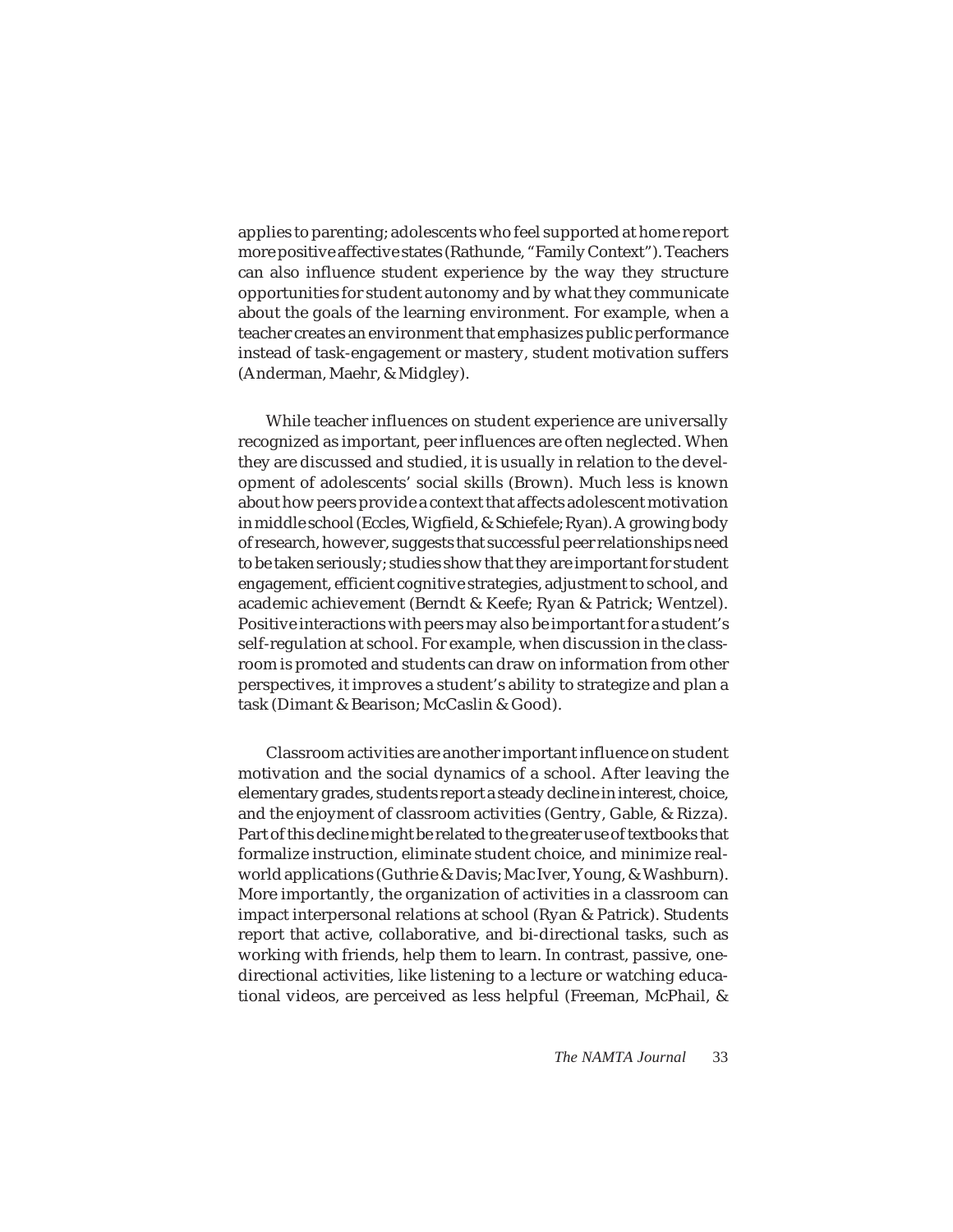Berndt). When tasks are more collaborative, students also report a stronger mastery goal orientation (Nichols & Miller).

The next set of analyses in the study focused on differences in teacher-student relations, peer relations, and the activities that connected students and teachers in the Montessori and traditional schools. We expected that the social contexts in the two types of middle schools would differ in these three areas, and that these differences would help to explain why the Montessori students reported more positive experience in their academic work.

#### **Social Context Measures**

Before presenting the results of the social context analyses, a brief explanation of the measures is necessary.

#### *Teacher-School Measure*

Students rated their teachers and schools on a background questionnaire. A statistical procedure called "factor analysis" was used to identify three main dimensions of teacher-school quality: supportive, orderly, and safe. Table 3 provides a quick summary of the individual items that make up each dimension.

#### *Friends and Classmates Measure*

The students' ESM responses were used to provide a subtle measure of how students felt about their classmates. After each ESM signal that occurred during academic work at school, students would indicate whom they were with by placing a check in a box. There were ten possible choices, including the two categories of interest here: "friends" and "classmates/peers." When the watch signaled a student, he or she could select the singular choices of "classmates/peers" or "friends." *Students were also free to indicate the combined choice of "classmates/peers" and "friends" if that was how they perceived the social environment*. We used this free-choice situation to construct three percentage measures of how students perceived their compatriots at school: classmates (only), friends (only), and classmates-and-friends. In other words, if a student responded to ten signals while engaged in schoolwork, and four signals indicated they were with classmates, two with friends,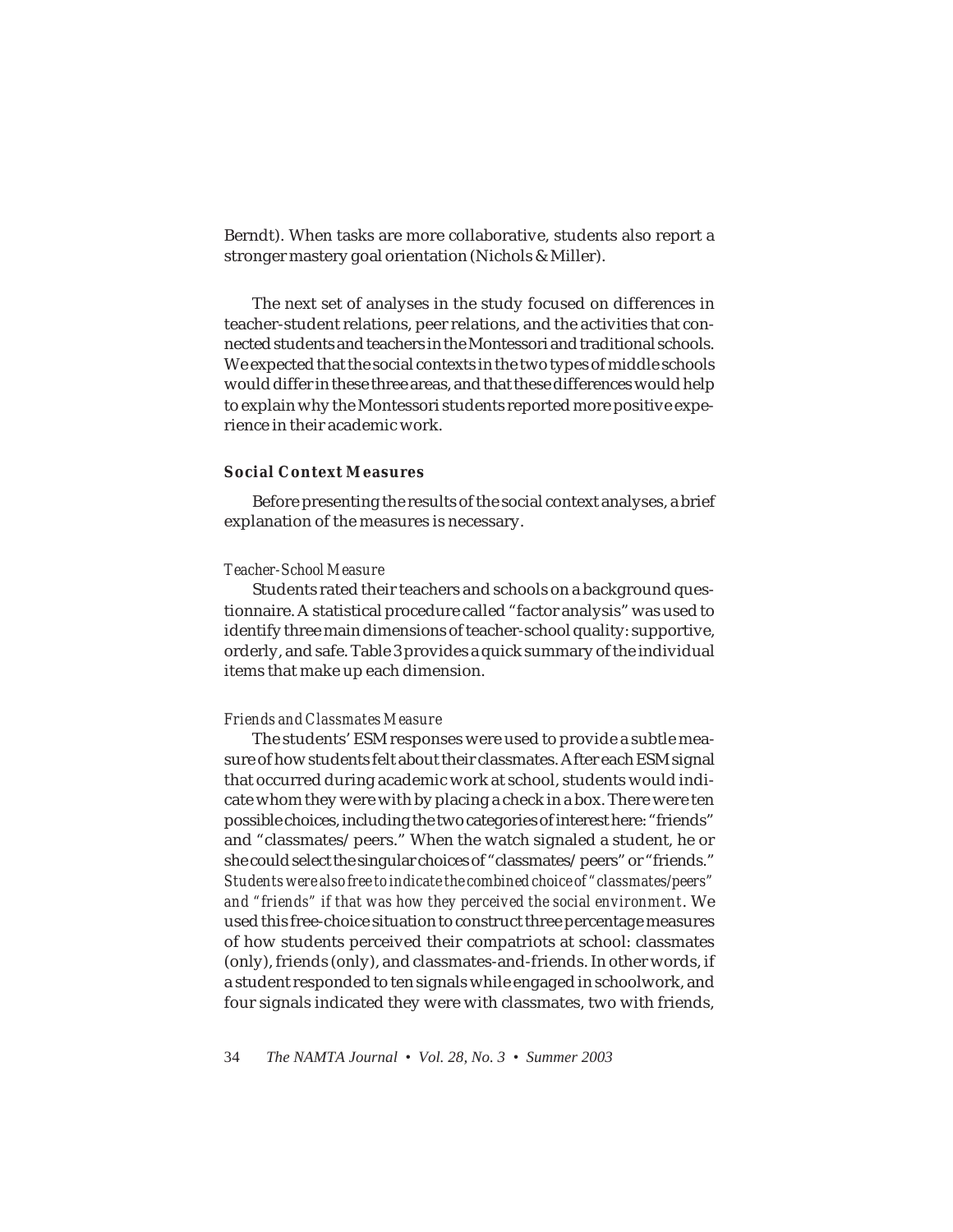| Table 3.<br>Questions on the Teacher and School Measure |
|---------------------------------------------------------|
| <b>SUPPORTIVE</b>                                       |
| Students & Teachers Get Along                           |
| ٠<br>There Is School Spirit                             |
| $\bullet$<br>Discipline Is Fair                         |
| Teaching Is Good                                        |
| Teachers Interested in Students<br>$\bullet$            |
| <b>Teachers Praise Student Efforts</b>                  |
| Teachers Listen                                         |
| <b>ORDERIY</b>                                          |
| <b>Students Not Disrupt Class</b>                       |
| Disruptions Not Interrupt Learning                      |
| Mishehavior Not Tolerated<br>٠                          |
| <b>SAFE</b>                                             |
| Teachers Not Put Down Students<br>٠                     |
| Students Not Put Down Students<br>٠                     |
| Students Feel Safe                                      |
|                                                         |

and four with classmates and friends, the corresponding percentages would equal 40%, 20%, and 40%, respectively.

## *Classroom Activities Measure*

A subsection of the ESM coding scheme for academic activities dealt specifically with classroom activities; these codes provided an opportunity to compare the two samples on the instructional practices that occurred in the classroom. In addition to an "unspecified" category for times when students responded generically to the "what were you doing" question (e.g., "working in class"), there were twelve additional codes that provided some detail about classroom instruction. These twelve categories were recoded into four qualitatively different instructional practices: *passive listening* (listening to a lecture, listening and taking notes, listening to a discussion); *collaborative work* (participating in a discussion, lab work in a group, group work/ activity, group presentation, talking to the teacher); *individual work* (individual lab work, individual work/activity, solo presentation); and *media* (watching TV, film, or video). After selecting this group of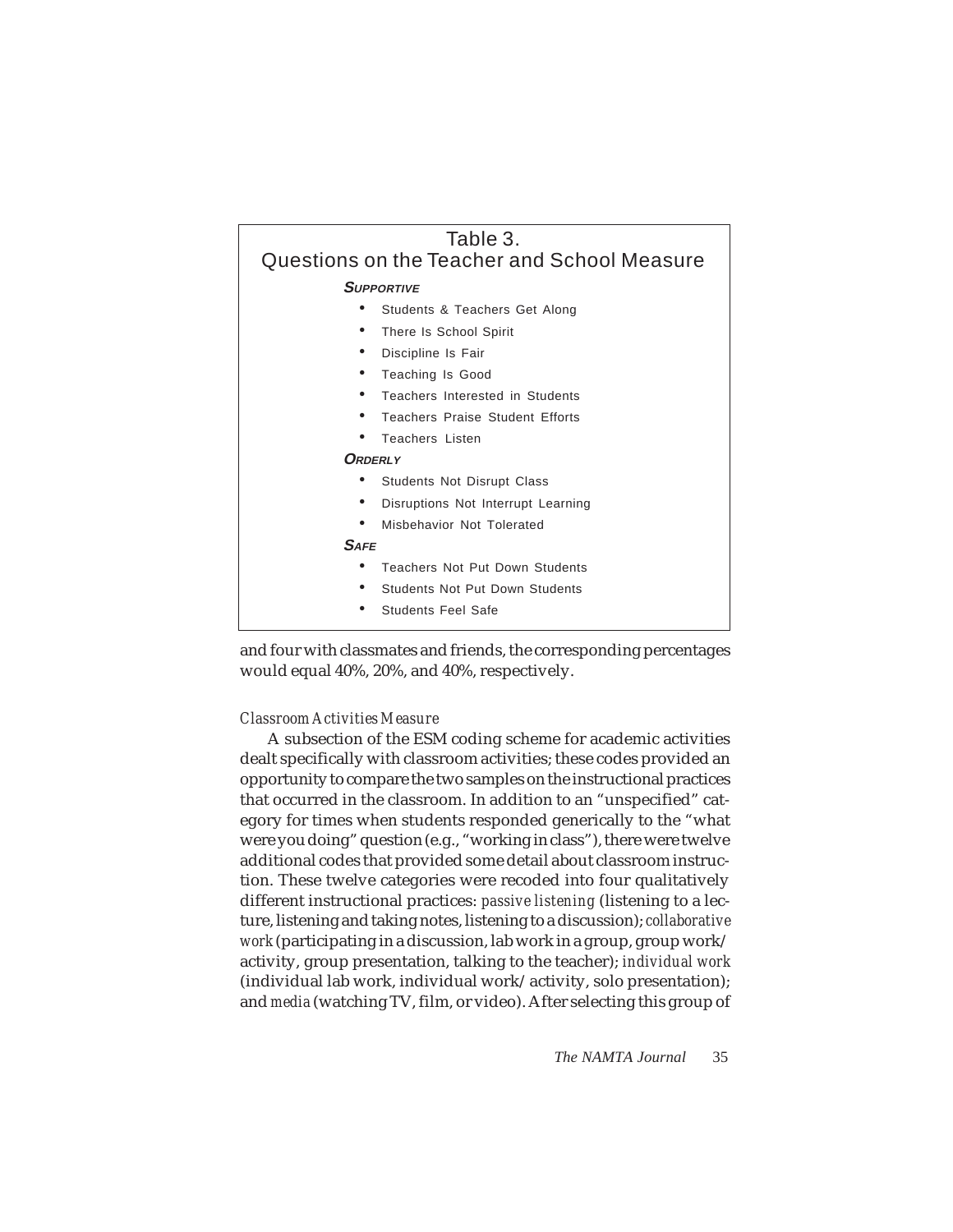detailed classroom signals, percentage variables were calculated for each student and for the Montessori and traditional schools.2

## **Results (Part 2): Do Montessori Schools Provide a More Positive Community for Learning?**

The findings in Part 2, similar to those presented in Part 1, focus on the Montessori versus traditional school comparisons. Once again, there were very few statistical differences associated with grade level or any of the background variables (parental education, ethnicity, and gender).

Figure 4 summarizes the findings for the students' perceptions of their teachers and schools. All of the teacher-school variables were significantly different for the two school contexts. Montessori students reported more support from teachers, more order in the classroom, and a greater feeling of emotional/psychological safety. The findings here are clear and simple to interpret. The Montessori students were much more positive about the quality of their school environments. Overall, the Montessori students (1) saw their teachers as more fair, friendly, and interested in them; (2) did not perceive as much chaos in the environment in terms of disruptions and misbehavior; and (3) felt safe from the emotional pain associated with putdowns by teachers and students. There is little doubt that some of the positive experiential findings reported in Part 1 are related to the more positive perceptions that Montessori students had of their teachers and schools. Past ESM research has shown that a supportive and orderly social context enhances students' quality of experience (Csikszentmihalyi, Rathunde, & Whalen; Rathunde, "Family Context").

<sup>2</sup> These particular percentage variables are less reliable than the overall school activity codes because they are based on a smaller number of signals and, therefore, can fluctuate more easily. In addition, these codes depended upon the detail "voluntarily" provided by students (i.e., if students responded with a general phrase like "in class" and did not specify what they were doing, it could not be coded into one of the more detailed classroom practice categories). However, all of the students had an equal chance to report what they were doing, and both samples received the same instructions for responding to the ESM; therefore, these measures provided some useful information about classroom practices.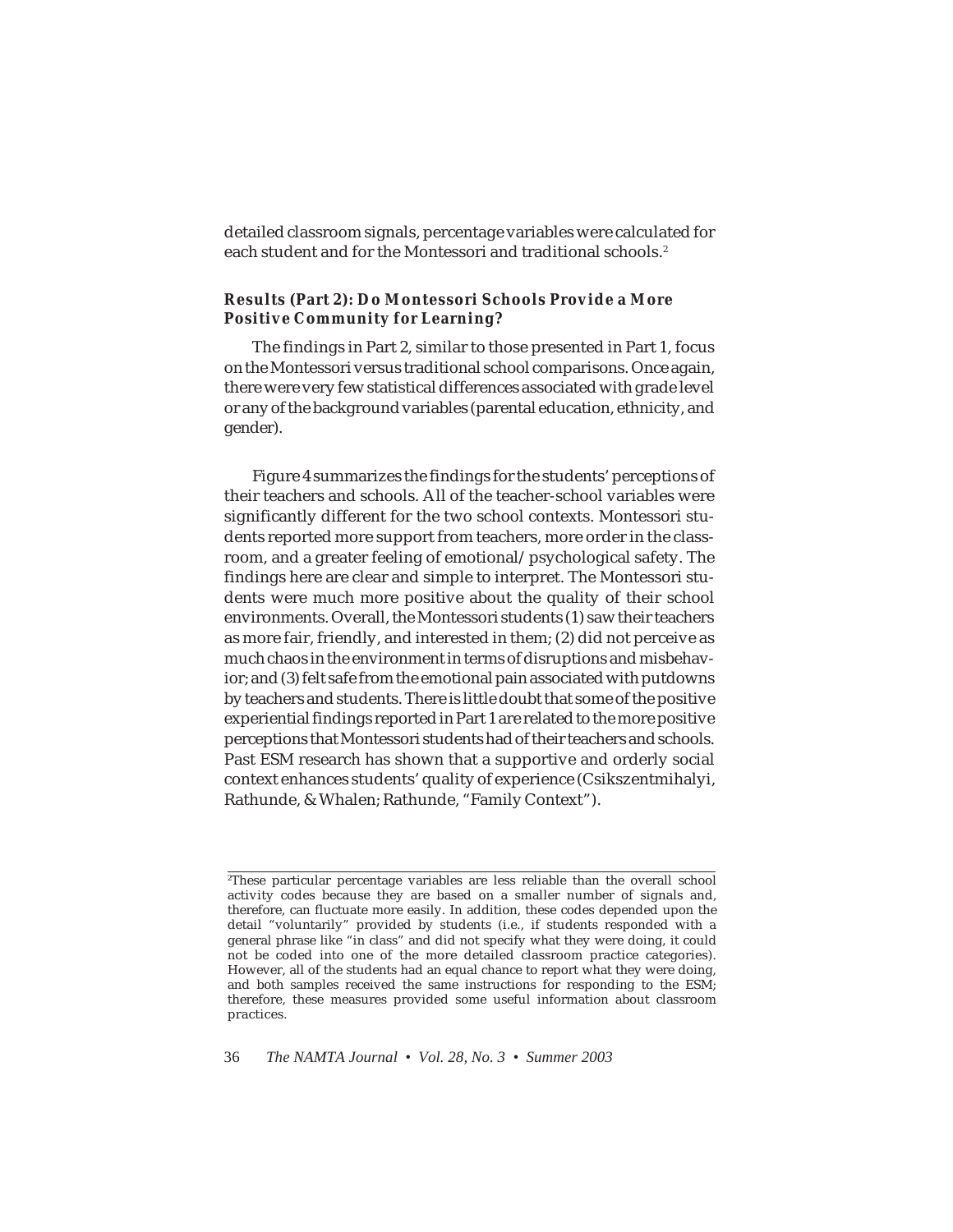

The findings for students' perceptions of their friends and classmates were the most surprising of the study. Figure 5 illustrates the results. The Montessori and traditional students perceived a very different social context with respect to their peers. The Montessori students more often perceived their peers as friends-and-classmates while they were doing schoolwork; the traditional students, in contrast, saw their peers as classmates only. Both differences were highly significant in statistical terms. The Montessori and traditional students reported the same percentage of time with just friends.

It is hard to overestimate the magnitude of these results for friends and classmates; Figure 5 does not do justice to the size of the difference. Another way to think about the practical significance of these findings is in terms of time. If students were doing five hours of academic work per school day, the figure suggests that Montessori students spent about two hours more per day feeling like they were working with friends and classmates. In contrast, the traditional students were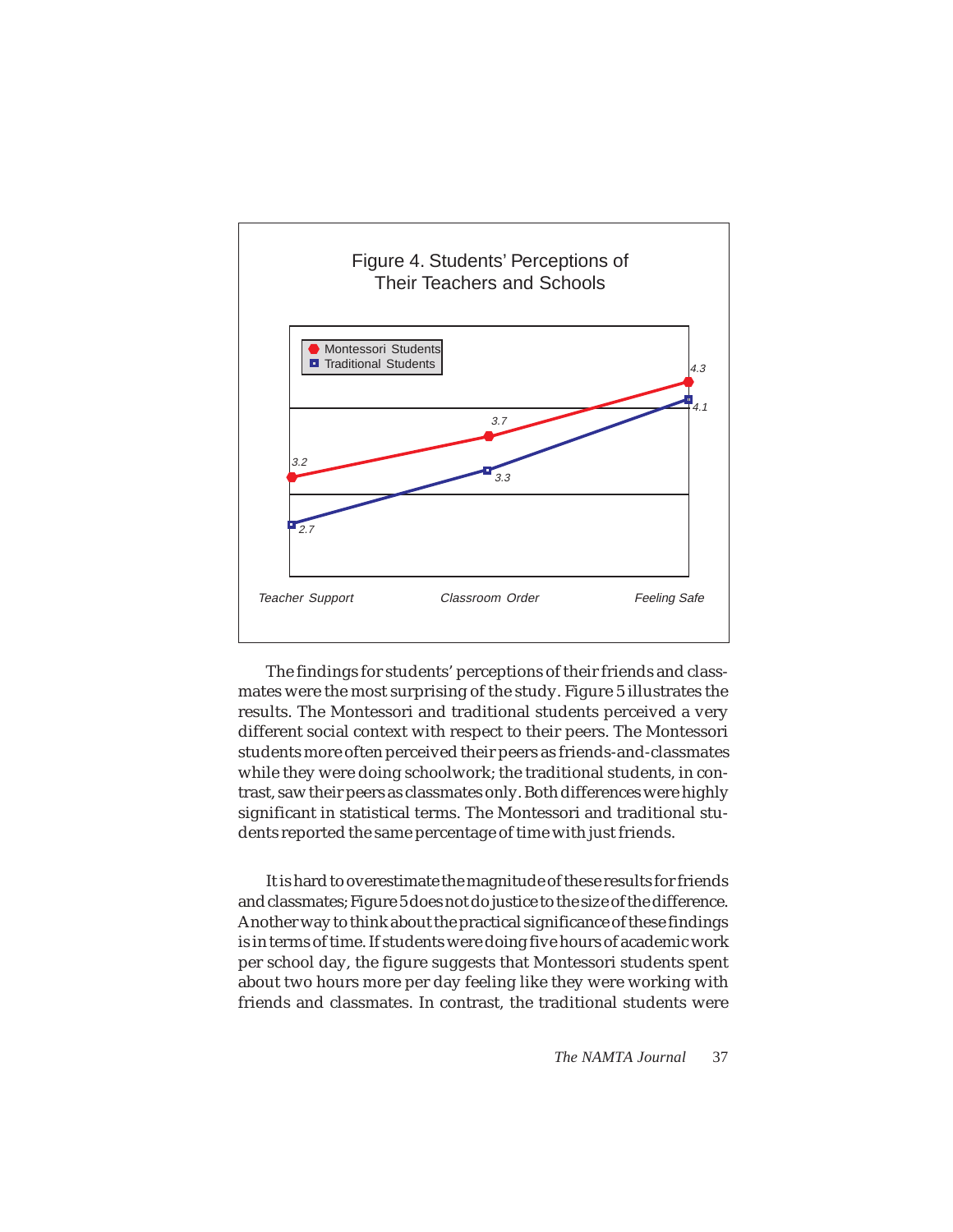

spending about two hours more per day feeling like they were with classmates but not friends. When one starts to multiply these time differences by days, weeks, and months, the Montessori and traditional social contexts appear to be very different.

A plausible explanation for this difference is the way the two types of schools were organized. The traditional middle schools were more likely to have students sitting in class together listening to the teacher or working on a class assignment. In the Montessori classrooms, if students were not working alone, they were moving in and out of small groups. Because the groups were based on shared interests rather than students' ability levels, the composition of students in the groups continually shifted as new interests formed. In the traditional situation, it makes sense that students would report being with classmates—the social context is impersonal. On the other hand, if students are working in small groups, or with one or two other students doing a similar project, the intimate situation lends itself to the feeling of sharing work with friends *and* classmates.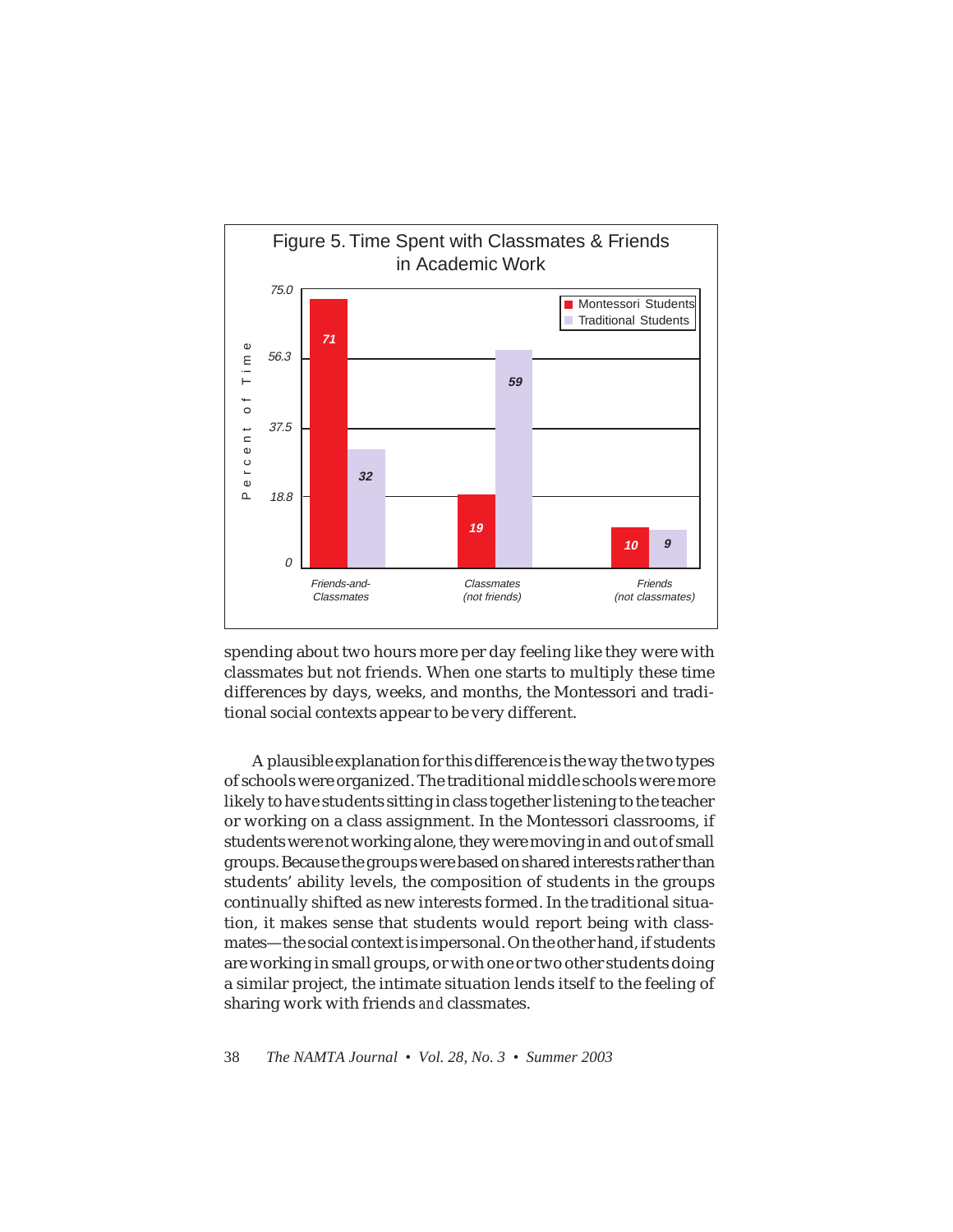

The suggestion that the classrooms in the two types of schools were organized differently is not speculation. The ESM was used to compare the activities of students in the two school contexts. Figure 6 presents confirmation that the Montessori and traditional students engaged in a different mix of classroom activities. All of the differences illustrated in the figure are statistically significant. The Montessori students spent less time in the passive listening category (listening to a lecture or discussion, taking notes) and less time watching TV, film, or video. They spent more time than the traditional students working on collaborative and individual projects.

# **SUMMARY AND CONCLUSIONS**

There are a number of questions that are often asked by people who are aware of my involvement in this study. The questions come from Montessorians who are interested in the results and what it all means for their schools, from colleagues interested in education and development, and from friends and acquaintances who are just curious.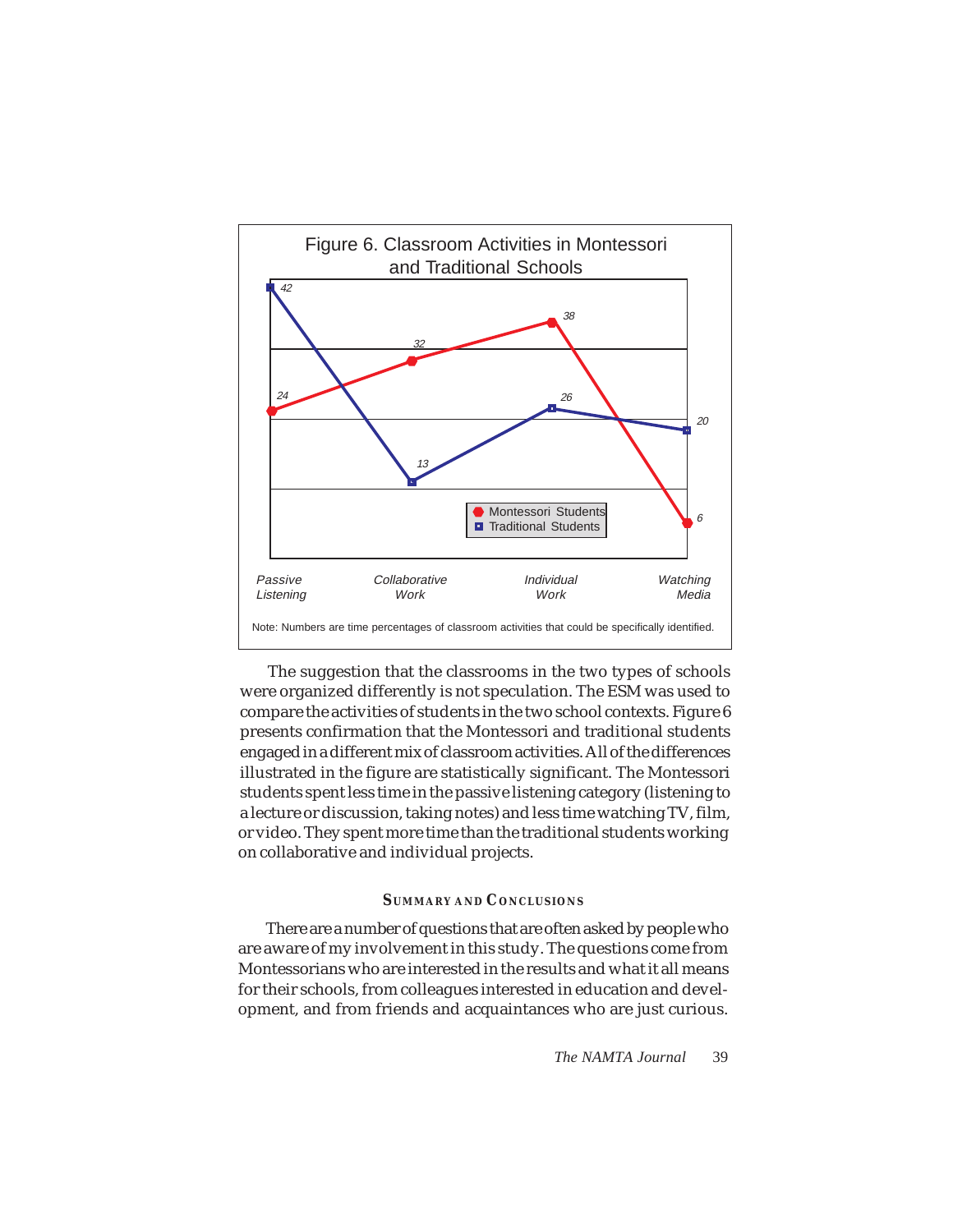Despite the different interests of all these individuals, the questions that keep coming up are often very similar. Therefore, they provide an excellent way to summarize the study and discuss its implications.

#### **What did we find?**

Results from the study showed that while engaged in academic work at school, Montessori students reported higher affect, potency (feeling alert and energetic), intrinsic motivation (enjoyment, interest), and flow experience than students from traditional middle schools. The traditional students did report higher salience (feelings of importance for their futures). However, when this finding is interpreted within the context of the other experiential differences, it is not very positive. For example, when looking at the students' undivided interest (above average intrinsic motivation *and* salience), or the times when students said they were feeling high interest while doing something with high relevance for their futures, the Montessori students' experiences were far more positive. Almost 40% of their schoolwork was intrinsically motivating and important; in contrast, the traditional students felt this way only 24% of the time.

Results also showed clear differences in the social environments of the two types of schools. Montessori students reported more favorable impressions of their schools and teachers. Teachers were seen as more supportive, classrooms were seen as more orderly, and the overall environment was safer from the slings and arrows of putdowns from teachers and students. In addition, various time use estimates suggested that the Montessori students had more positive perceptions of their classmates, more often perceiving them as friends as well as classmates. Finally, other time use estimates showed that Montessori students spent less time in class listening to lectures and watching media and more time working in collaborative and self-directed ways.

There are a number of other findings discussed in the articles submitted for publication; but the above summary covers the main findings thus far. It is also worth noting that there is more information to look at, and there will be more to report in the near future.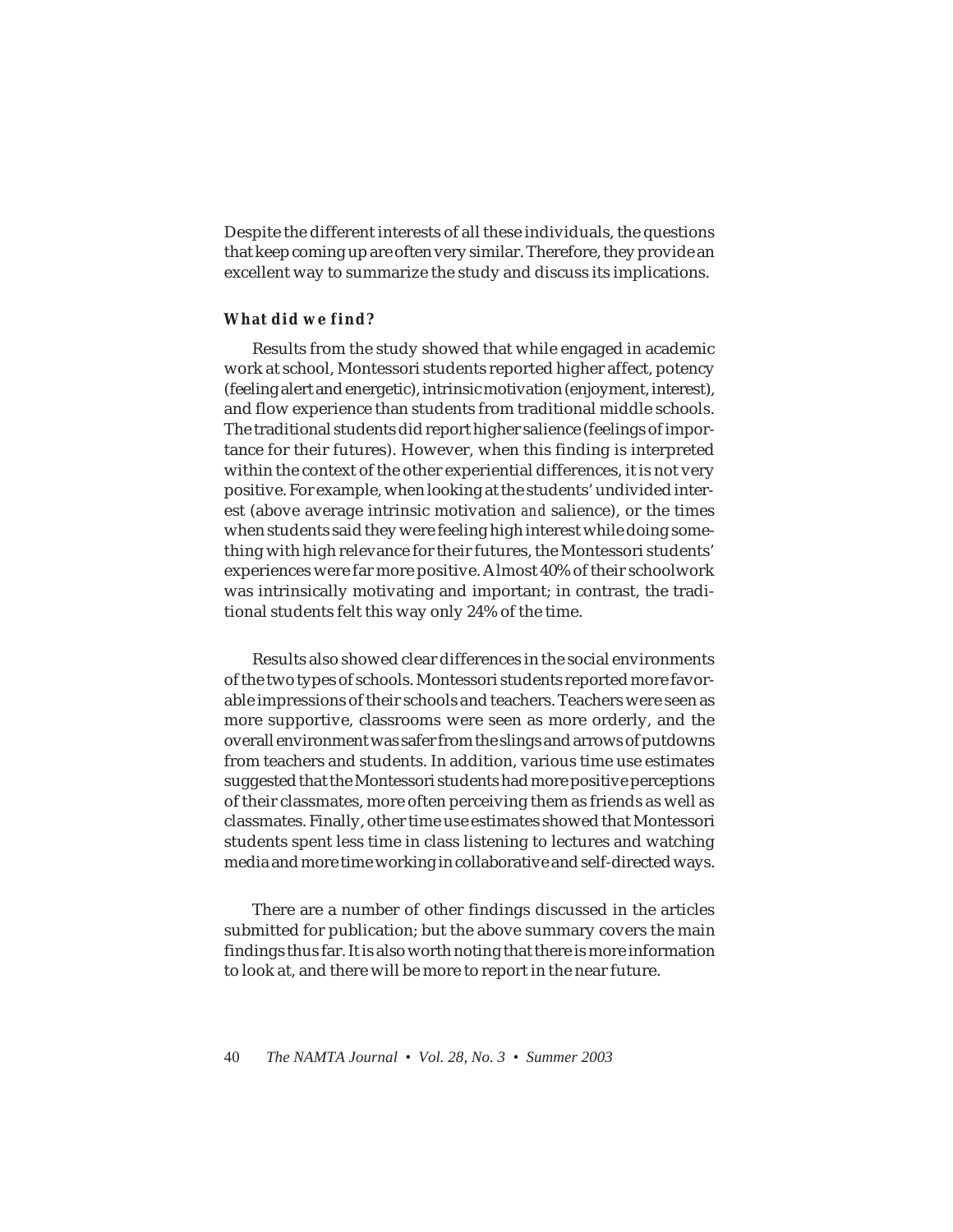# **Could the results be due to bias? In other words, were the Montessori students just trying to make their schools look better?**

There are several reasons why the bias explanation does not make sense. First, we used a technique with the ESM that was designed to eliminate any "cheating" with respect to high or low responses. We calculated each student's mean on each variable for the week, and that mean became a student's baseline. Therefore, the differences in school experience that were found between the Montessori and traditional students could not be due to the Montessori students trying to intentionally make their schools look better. Such a way of responding would only have raised the baseline for those students. The findings in this study suggest that learning in school is a more positive experience in the lives of Montessori students than it is in the lives of traditional students. Secondly, the plausibility of a bias explanation is also reduced by the fact that students in both samples reported similar experiences during their "down time" when the pedagogical differences between the two school contexts were not an issue. Finally, the time use differences we found (e.g., more time in group work and less time watching media) are not subject to a response bias. There is no way to put a positive or negative spin on time use unless students are simply lying about what they were doing when the watch signaled them.

# **Could the positive results for the Montessori students be due to other advantages they possess?**

It is impossible to eliminate all of the potential differences between groups of students that are being compared. That is the nature of comparative educational research (Watson). However, steps were taken to statistically control for SES, gender, and ethnic differences, and a great deal of time was spent matching the samples and verifying that that the students came from families with similar levels of education, number of siblings, parental employment, incidence of divorce, home resources, and school-related parental discussion and involvement. The two sets of schools were also similar with respect to the modern and attractive school environments, small to moderate size, favorable teacher-student ratio, and strong communities in which they were located. The Montessori students, as a group, had many advantages; but so did the students from the traditional schools.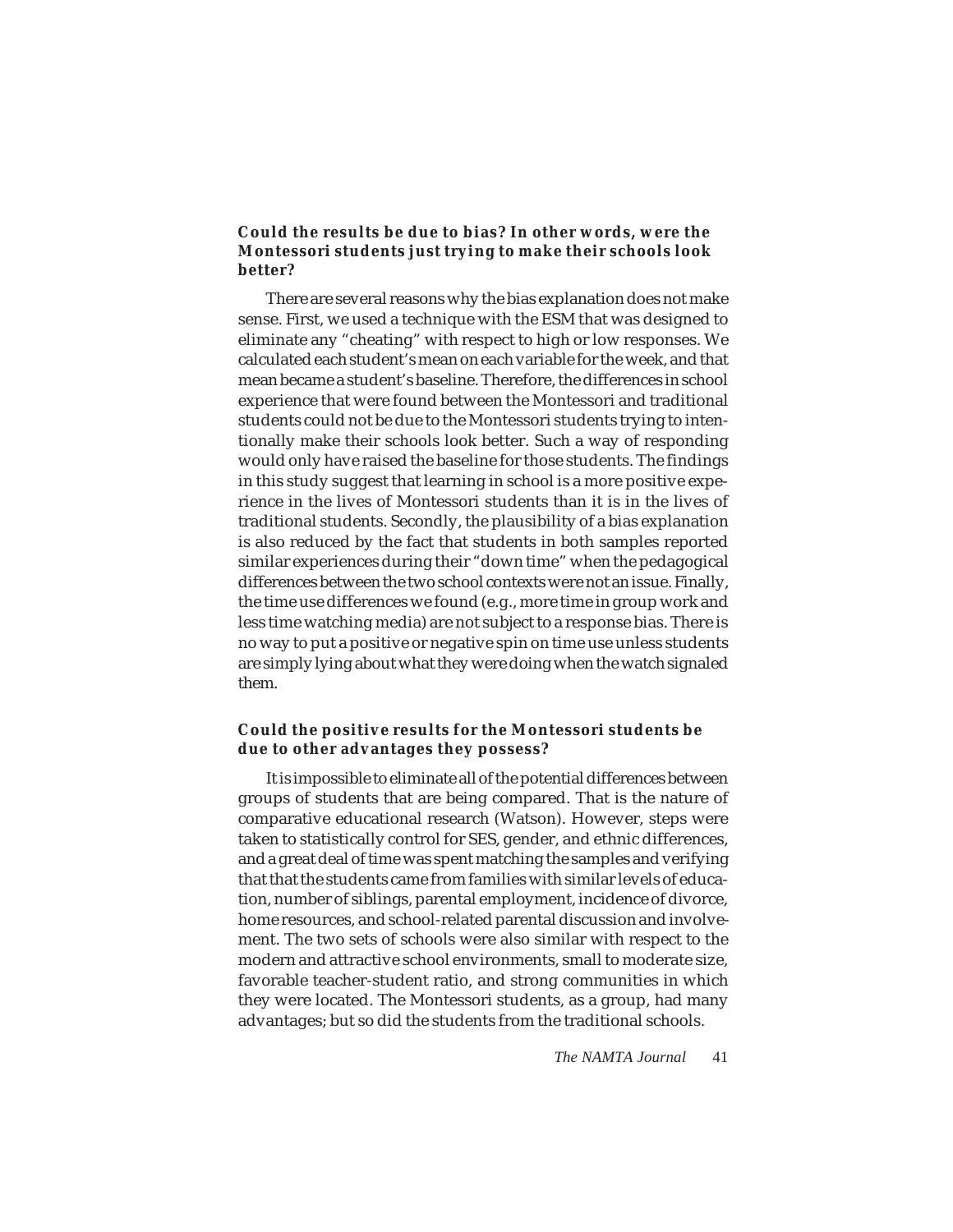There is one advantage that the Montessori students did possess. For most of them, the transition from the elementary grades did not require moving to a new school or building. For example, three of the six traditional middle schools were housed in buildings that were separate from the students' elementary schools; only one of the five Montessori schools required such a transition. Such transitions are known to be difficult for students. However, if the differences observed in this study were simply the result of school transitions, one would expect that by eighth grade the transition effects would have subsided and students would have looked similar again. That is not what we found. There were very few grade effects; that is, the Montessori students in sixth *and* eighth grade reported more positive experience and motivation. For one important variable, the perception of classmates as friends, the difference between the Montessori and traditional students actually *increased* from sixth to eighth grade. Therefore, it is unlikely that all of the differences we found were simply the result of school transitions.

#### **Why are the results important for Montessorians?**

This question is better answered by Montessorians themselves, but I will offer my opinion. There are a few different levels on which these results can be seen as important for the Montessori community. On the most basic level, the results are a confirmation that the pedagogical approach facilitates students' intrinsic motivation and flow experience. There has been very little independent research that has assessed the benefits of the Montessori approach; this is especially true in relation to middle schools and young adolescents. This study provides some independent confirmation. The teachers and schools involved, therefore, should see the results as an affirmation of what they are doing.

In addition to this much needed research and confirmation, I believe that this study could lead to new insights and growth within the Montessori community. Many conceptual doors have been opened between Montessori ideas and ideas in the motivation, education, and developmental literature. There was not time to discuss all of these conceptual links in the present article; however, they are discussed in more detail in a previous *NAMTA Journal* article (Rathunde, "Montessori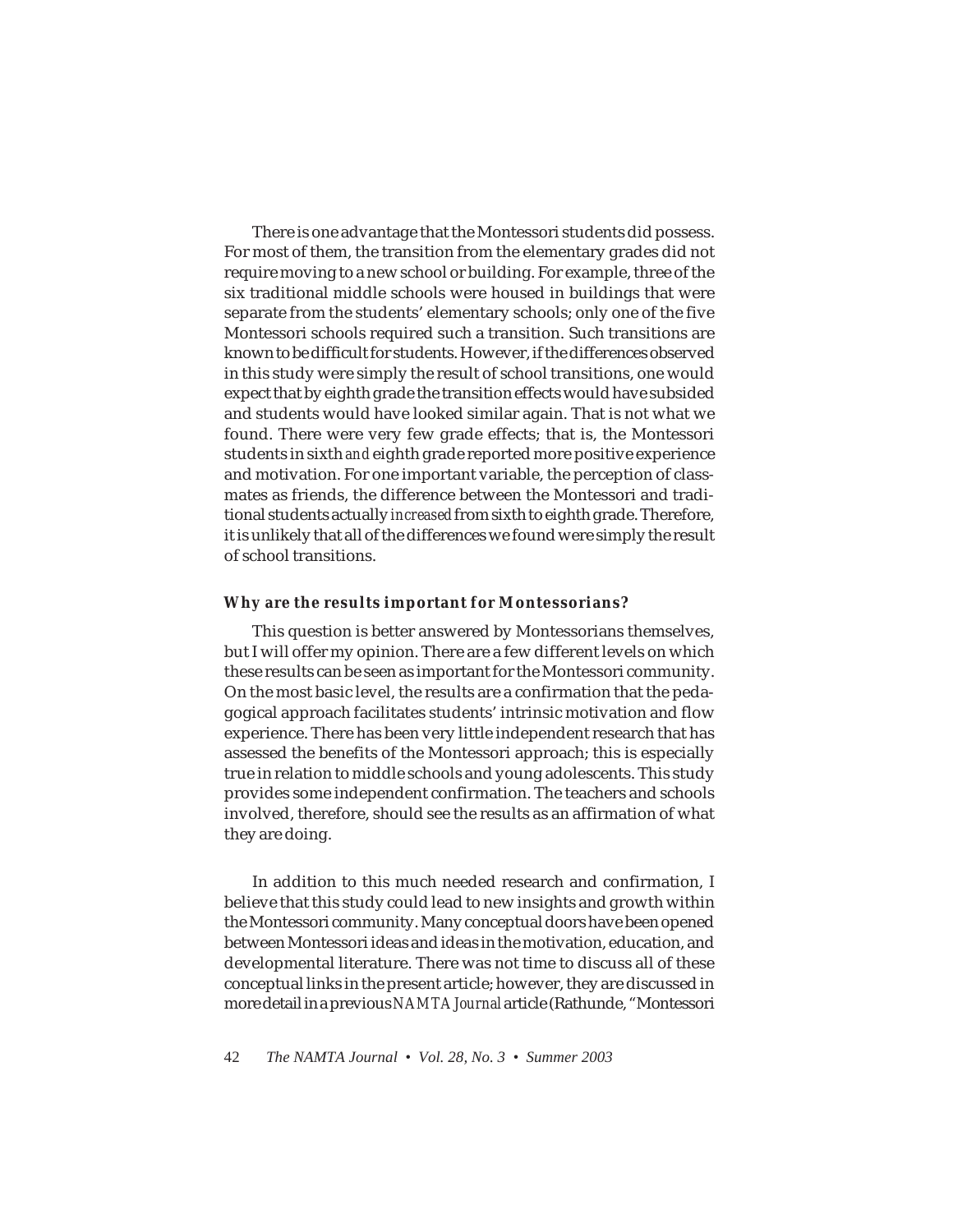Education and Optimal Experience"), a theoretical article recently submitted to an academic journal (Rathunde, *An Experiential Perspective*), and the two research articles also under review (Rathunde & Csikszentmihalyi, *Middle School Students' Motivation;* Rathunde & Csikszentmihalyi, *The*

*Social Context of Middle School*). Interested readers are encouraged to take a closer look at these articles. One of the most important connections discussed in them is the connection to flow theory. However, there are other interesting, theoretical perspec-

It has become a common and unfortunate trend in our society to think about achievement out of context. In other words, the goal of performance has become all-important and little attention is paid to the means to that goal. The means to quality education and achievement are the very things that were found in this study: motivation, flow, interest, strong teacherstudent relations, peer collaboration, and selfdirected and active pursuits in the classroom.

tives that are relevant for reflecting on Montessori education. Such a cross-fertilization of ideas could initiate a productive dialogue and result in positive changes.

Another possible benefit to the Montessori community may come in a few years, after these studies have been published and assimilated by the education community. The results of this study may lead other researchers and scholars who are interested in education to take a new look at the dynamics of Montessori education. Only time will tell.

Finally, as I have mentioned a few times, there will be more analyses and results in the near future. Many of the analyses to come will look *within* the Montessori schools (i.e., the comparative part of the project is largely complete). Looking within the Montessori schools could result in findings that can be applied to further improving student experience and motivation.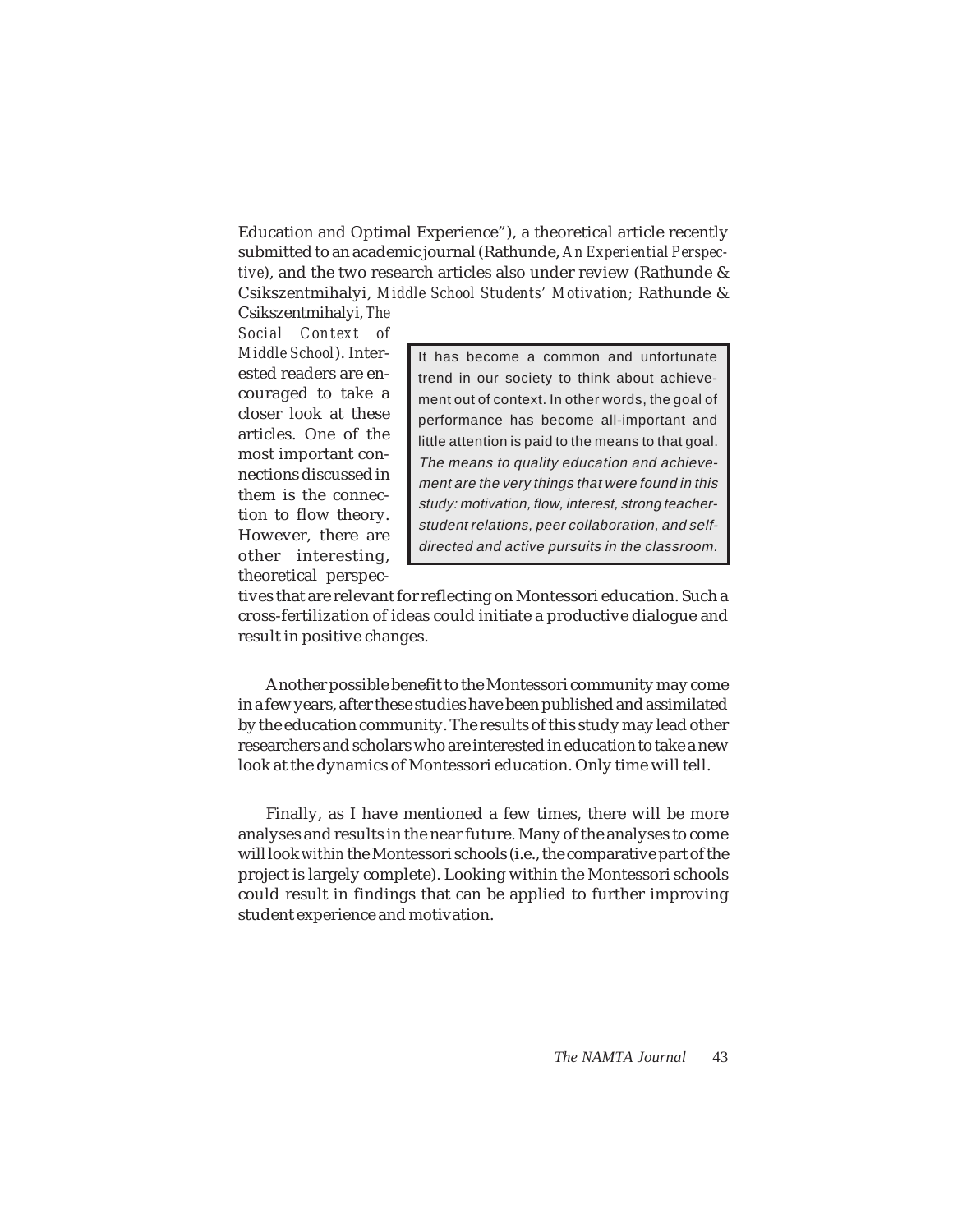# **Why are these results important for the Montessori middle school students?**

Many skeptics will look at these results and say, "O.K., the students have better experience in school, they like their teachers, they feel more connected to their peers—so what? How does it affect what really counts—their education and achievement?" This is a valid question;

Another possible benefit to the Montessori community may come in a few years, after these studies have been published and assimilated by the education community. The results of this study may lead other researchers and scholars who are interested in education to take a new look at the dynamics of Montessori education. Only time will tell.

however, its assumptions are shortsighted and its answer is obvious. It has become a common and unfortunate trend in our society to think about achievement out of context. In other words, the goal of performance has become all-important and little attention is

paid to the means to that goal. *The means to quality education and achievement are the very things that were found in this study: motivation, flow, interest, strong teacher-student relations, peer collaboration, and selfdirected and active pursuits in the classroom.*

Proof of the above statement can be found in many past studies. The exact ESM variables used in this study (e.g., motivation, flow, interest) predicted superior talent development in a sample of talented teenagers (Csikszentmihalyi, Rathunde, & Whalen). These same variables have predicted positive outcomes in other ESM studies, most recently in a study of career development (Csikszentmihalyi & Schneider). Scores of studies have likewise confirmed that feelings of interest and intrinsic motivation result in superior student achievement (see Deci & Ryan and Renninger, Krapp, & Hidi for reviews). In other words, positive experience in academic work is not a frivolous variable that can be discounted and ignored.

Maria Montessori understood the importance of positive experience when she commented, "The paths the child follows in the active 'construction' of his individuality are indeed identical with those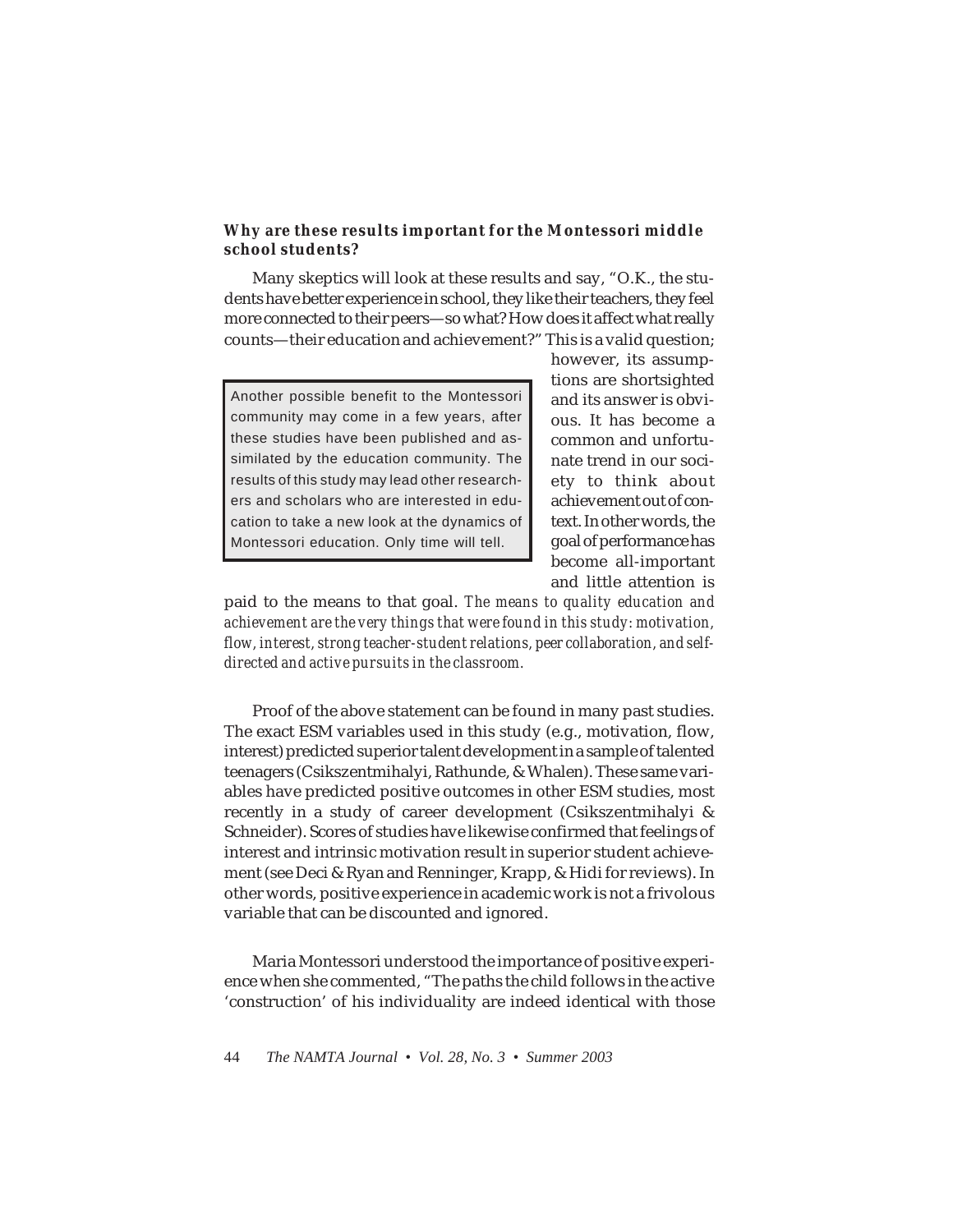followed by the genius. His characteristics are absorbed attention, a profound concentration which isolates him from all the stimuli of his environment" (*Spontaneous Activity* 218-219). William James and John Dewey, the most celebrated American psychologist and philosopher, respectively, also emphasized the connection between experience and education. If further proof is needed, it can be found in Csikszentmihalyi's study of creativity (*Creativity*); the interviews in that study clearly show the intimate connections between motivation, deep engagement, and creative accomplishment.

The Montessori students in this study will benefit in the future from their better quality of experience. When they enter high school or college, more of them will have learned how to enjoy working hard. In addition to this experiential advantage, other benefits are likely to emerge from their middle school experiences. A great deal of research has validated the importance of teachers and peers for adolescent education and achievement. Perceiving teachers as supportive is crucial for students' motivation and achievement (Goodenow; Fraser & Fisher; Harter; Wentzel). Successful peer interaction at school has been associated with student engagement, useful cognitive strategies, problem solving, adjustment to school, academic achievement, and self-regulation (Berndt & Keefe; Brown; Dimant & Bearison; McCaslin & Good; Ryan & Patrick). Given that teachers and students create the social context in which students spend dozens of hours each week, there is little doubt that the quality of these relationships in the Montessori schools will be a significant advantage for the future success of the students.

# **Why are these results important beyond the Montessori community?**

With this question, I return to a theme introduced at the beginning of this article. Current education trends are emphasizing students' performance with little regard for their quality of experience. There is a growing backlash against approaches that appear to emphasize making students feel good at the expense of the rigor of their education. I suspect that Montessorians are already well aware of this backlash and have been dealing with it for generations. The problem with this critique of experience-centered approaches is that it is based on a false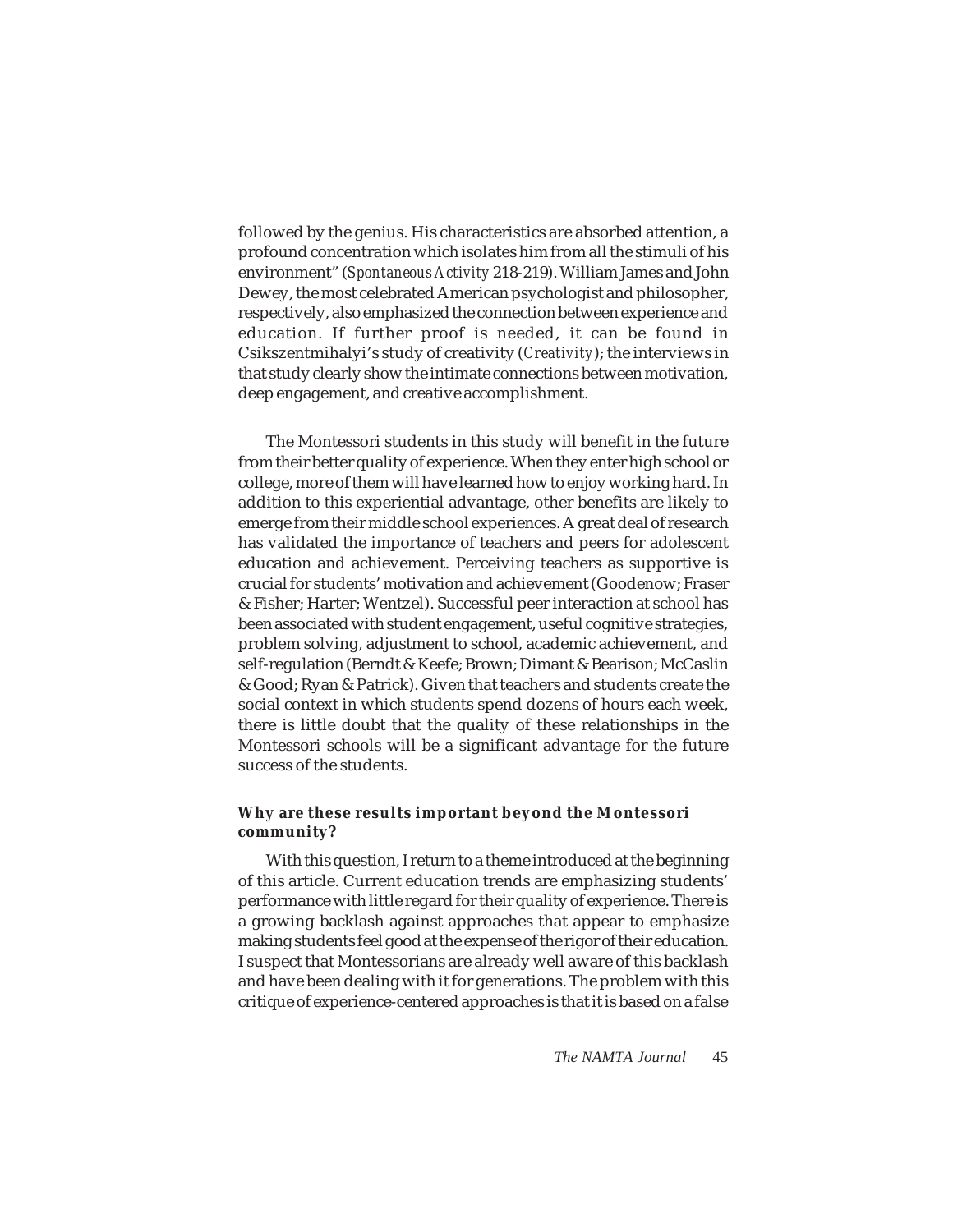premise, namely, that the goal of such approaches is for students to have fun. However, it is important to draw a clear distinction between flow and fun; the former requires high challenge, the latter does not. Once this idea becomes more accepted, the pedagogical debate will become more meaningful and productive.

Until this debate comes of age, I would suggest that the importance of this study for non-Montessorians lies elsewhere. There is a preponderance of evidence accumulating about the problems of middle schools (Eccles, Midgley, Wigfield, et al.). These problems are occurring more often as public schools drift toward transmission models of top-down education, standards-based testing, and a narrowing perspective that equates intellectual skills with a thin set of cognitive skills that ignore affect and the quality of experience. Over the last fifteen years, great effort and expense have been invested in reforming schools and trying to enhance adolescents' motivation and achievement (Ames; Maehr, Midgley, & Urdan). However, these reform movements are facing an uphill battle: It is hard to prove the value of the suggested reforms because it is so difficult to change the culture of a school. That is where the wider value of this study, I believe, comes into focus. The Montessori schools in this study provided established school cultures that reflected many of the reforms promoted by current motivation theory (more student self-direction, student leadership, less competition and emphasis on grades, and so on). The benefits associated with the Montessori schools, therefore, provide evidence that supports the case for reform.

I hope that other reformers in the field of education take notice of this study, not because it pats Montessori schools on the back, but because it supports some of the very ideas they have been trying to implement. The Montessori school culture, supported by a century-old philosophy of intrinsic motivation, could help make the case for turning away from an even greater narrowing of the meaning of education.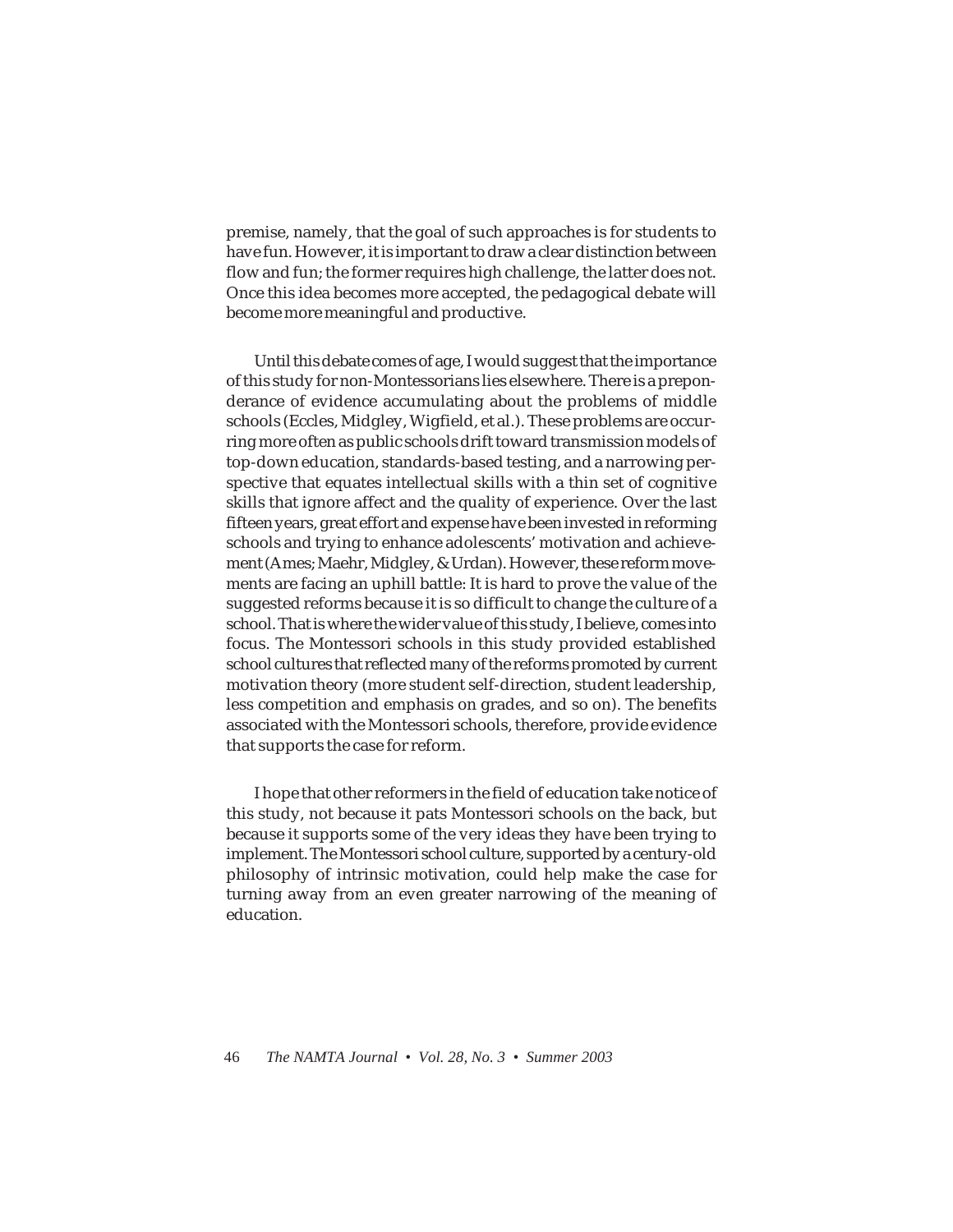#### **REFERENCES**

- Ames, C. "Classrooms: Goals, Structures, and Student Motivation." *Journal of Educational Psychology* 84 (1992): 261-271.
- Anderman, E., & M.L. Maehr. "Motivation and Schooling in the Middle Grades." *Review of Educational Research* 64 (1994): 287-309.
- Anderman, E., M. Maehr, & C. Midgley. "Declining Motivation after the Transition to Middle School: Schools Can Make a Difference." *Journal of Research & Development in Education* 32.3 (1999): 131-147.
- Berndt, T., & K. Keefe. "Friends' Influence on Adolescents' Adjustment to School." *Child Development* 66 (1995): 1312-1329.
- Brown, B.B. "Peer Groups and Peer Cultures." *At the Threshold: The Developing Adolescent.* Ed. S.S. Feldman & G.R. Elliott. Cambridge, MA: Harvard UP, 1990. 171-196.
- Carnegie Council on Adolescent Development. *Turning Points: Preparing American Youth for the 21st Century*. New York: Carnegie Corporation, 1989.
- Covington, M. *Making the Grade: A Self-Worth Perspective on Motivation and School Reform*. New York: Cambridge UP, 1992.
- Csikszentmihalyi, M. *Creativity: Flow and the Psychology of Discovery and Invention*. New York: HarperCollins, 1996.
- Csikszentmihalyi, M. *Flow: The Psychology of Optimal Experience.* New York: Harper & Row, 1990.
- Csikszentmihalyi, M., & R. Larson. "Validity and Reliability of the Experience-Sampling Method." *Journal of Nervous & Mental Disease* 175.9 (1987): 526-536.
- Csikszentmihalyi, M., & K. Rathunde. "The Development of the Person: An Experiential Perspective on the Ontogenesis of Psychological Complexity." *Theoretical Models*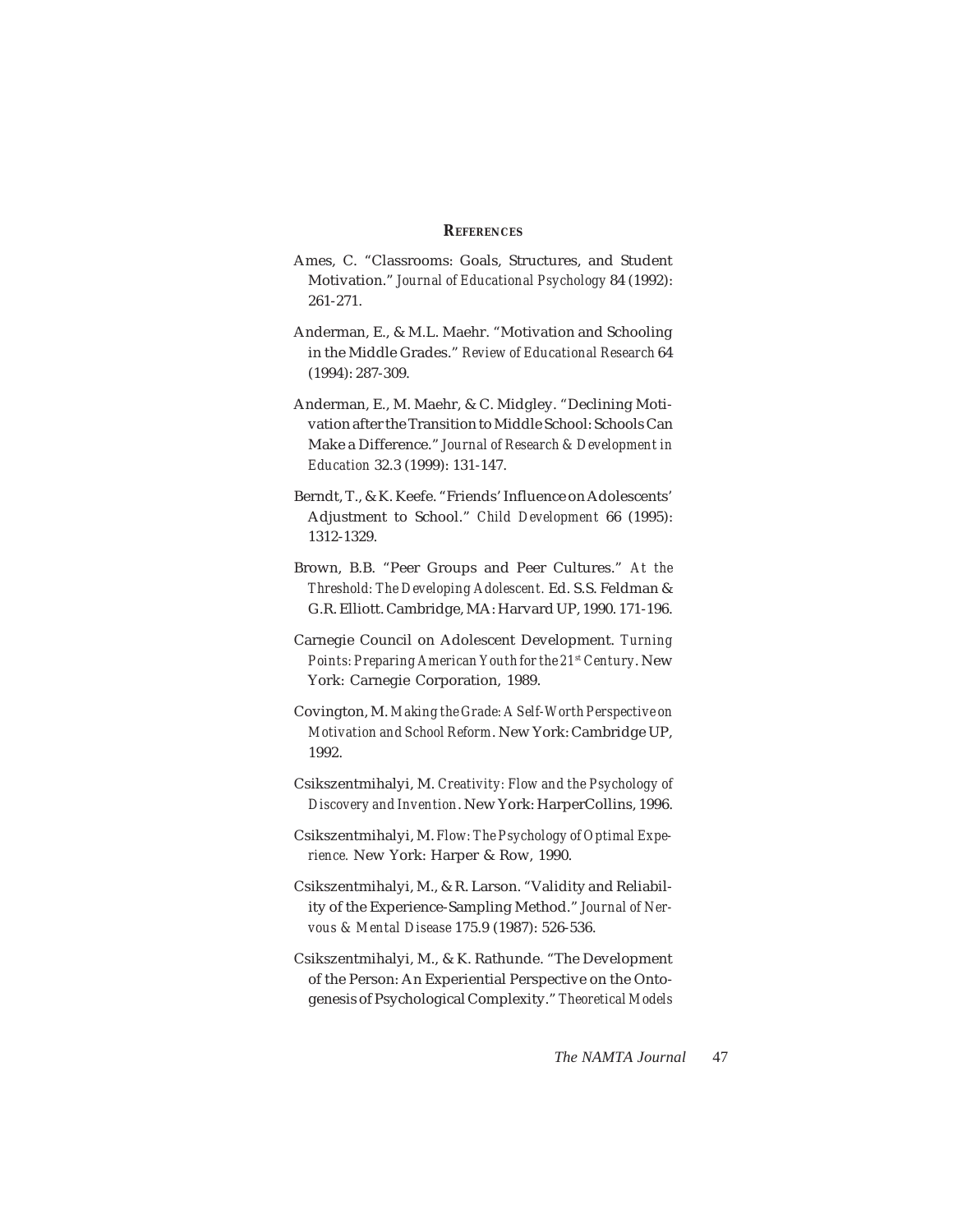*of Human Development*. Ed. R.M. Lerner. New York: Wiley, 1998. Vol. 1 of *Handbook of Child Psychology.* William Damon, ed.-in-chief. 5th ed. 4 vols.

- Csikszentmihalyi, M., K. Rathunde, & S. Whalen. *Talented Teenagers: The Roots of Success and Failure.* New York: Cambridge, 1997.
- Csikszentmihalyi, M., & B. Schneider. *Becoming Adult: How Teenagers Prepare for the World of Work*. New York: Basic, 2000.
- Deci, E.L., & R.M. Ryan. *Intrinsic Motivation and Self-Determination in Human Behavior.* New York: Plenum, 1985.

Dewey, J. *How We Think*. 1910. Mineola, NY: Dover, 1997.

- Dimant, R., & D. Bearison. "Development of Formal Reasoning During Successive Peer Interactions." *Developmental Psychology* 27 (1991): 277-284.
- Dweck, C.S., & E.L. Leggett. "A Social-Cognitive Approach to Motivation and Personality." *Psychological Review* 95 (1998): 256-273.
- Eccles, J., S. Lord, & C. Midgley. "What Are We Doing to Early Adolescents? The Impact of Educational Contexts on Early Adolescents." *American Journal of Education* 99.4 (1991): 521-542.
- Eccles, J., C. Midgley, A. Wigfield, C.M. Buchanan, D. Reuman, C. Flanagan, et al. "Development During Adolescence: The Impact of Stage-Environment Fit on Young Adolescents' Experience in Schools and Families." *American Psychologist* 48 (1993): 90-101.
- Eccles, J., A. Wigfield, & U. Schiefele. (1998). "Motivation to Succeed." *Social, Emotional, and Personality Development.* Ed. N. Eisenberg. New York: Wiley, 1998. 1017- 1095. Vol. 3 of *Handbook of Child Psychology.* William Damon, ed.-in-chief. 5th ed. 4 vols.
- Erikson, E. *Identity: Youth and Crisis*. Oxford, England: Norton, 1968.
- 48 *The NAMTA Journal Vol. 28, No. 3 Summer 2003*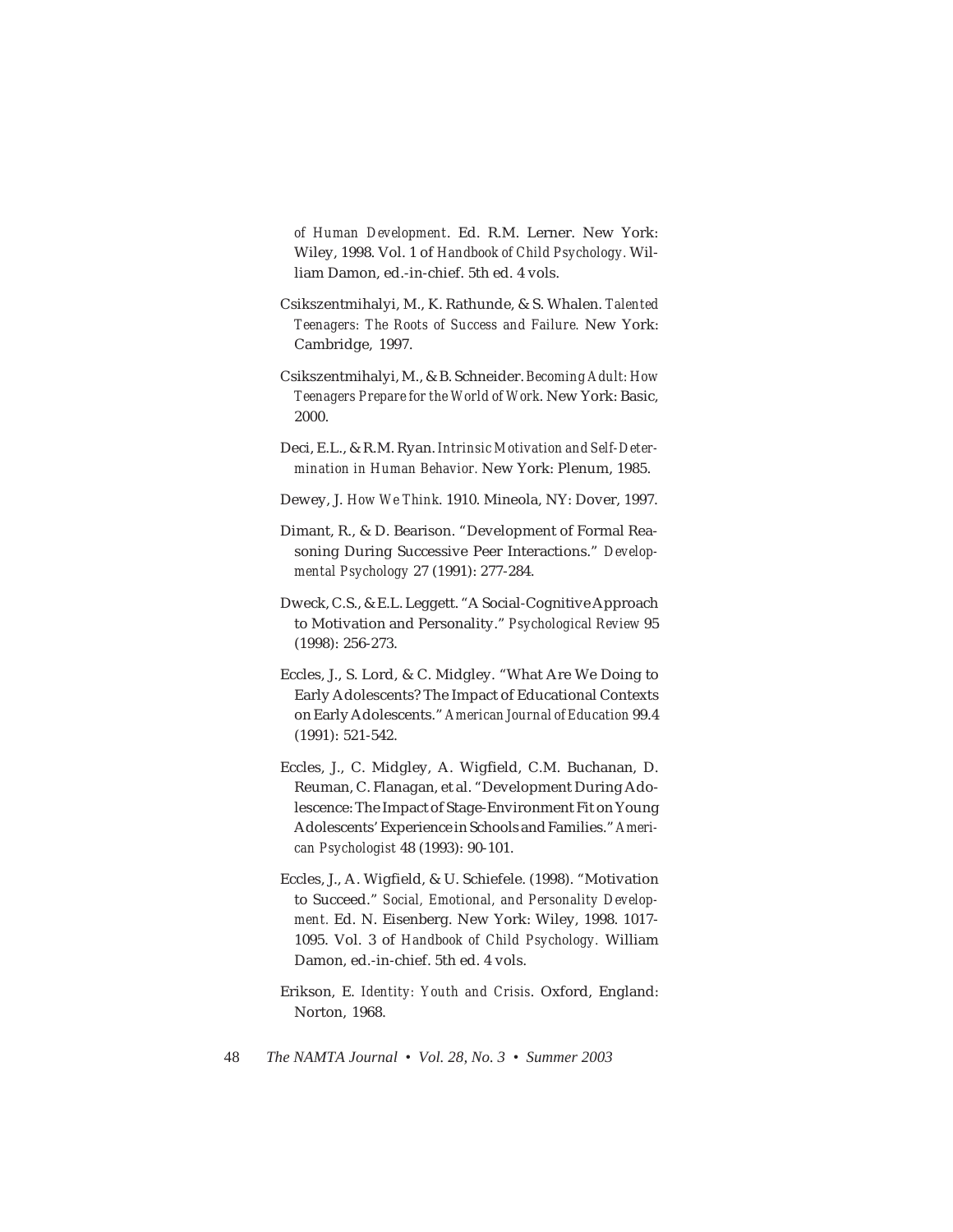- Feldlaufer, H., C. Midgley, & J.S. Eccles. "Student, Teacher, and Observer Perceptions of the Classroom Behavior Before and After the Transition to Junior High School." *Journal of Early Adolescence* 8 (1988): 133-156.
- Finn, J.D. *School Engagement and Students at Risk.* Washington, DC: National Center for Educational Statistics, 1993.
- Fraser, B., & D. Fisher. "Predicting Student Outcomes from Their Perception of Classroom Psychosocial Environment." *American Educational Research Journal* 19 (1982): 498-518.
- Freeman, J., J. McPhail, & J. Berndt. "Sixth Graders' Views of Activities That Do and Do Not Help Them to Learn." *The Elementary School Journal* 102 (2002): 335-347.
- Gentry, M., R. Gable, & M. Rizza. "Students' Perceptions of Classroom Activities: Are There Grade-Level and Gender Differences?" *Journal of Educational Psychology* 94.3 (2002): 539-544.
- Goodenow, C. "Classroom Belonging among Early Adolescent Students: Relationships to Motivation and Achievement." *Journal of Early Adolescence* 13 (1993): 21- 43.
- Guthrie, J., & M. Davis. "Motivating Struggling Readers in Middle School through an Engagement Model of Classroom Practice." *Reading and Writing Quarterly* 19 (2003): 59-85.
- Harter, S. "Teacher and Classmate Influences on Scholastic Motivation, Self-Esteem, and Level of Voice in Adolescents." *Social Motivation: Understanding Children's School Adjustment.* Ed. J. Juvonen & K. Wentzel. New York: Cambridge UP, 1996. 11-42.
- James, W. *The Principles of Psychology*. New York: Henry Holt, 1890.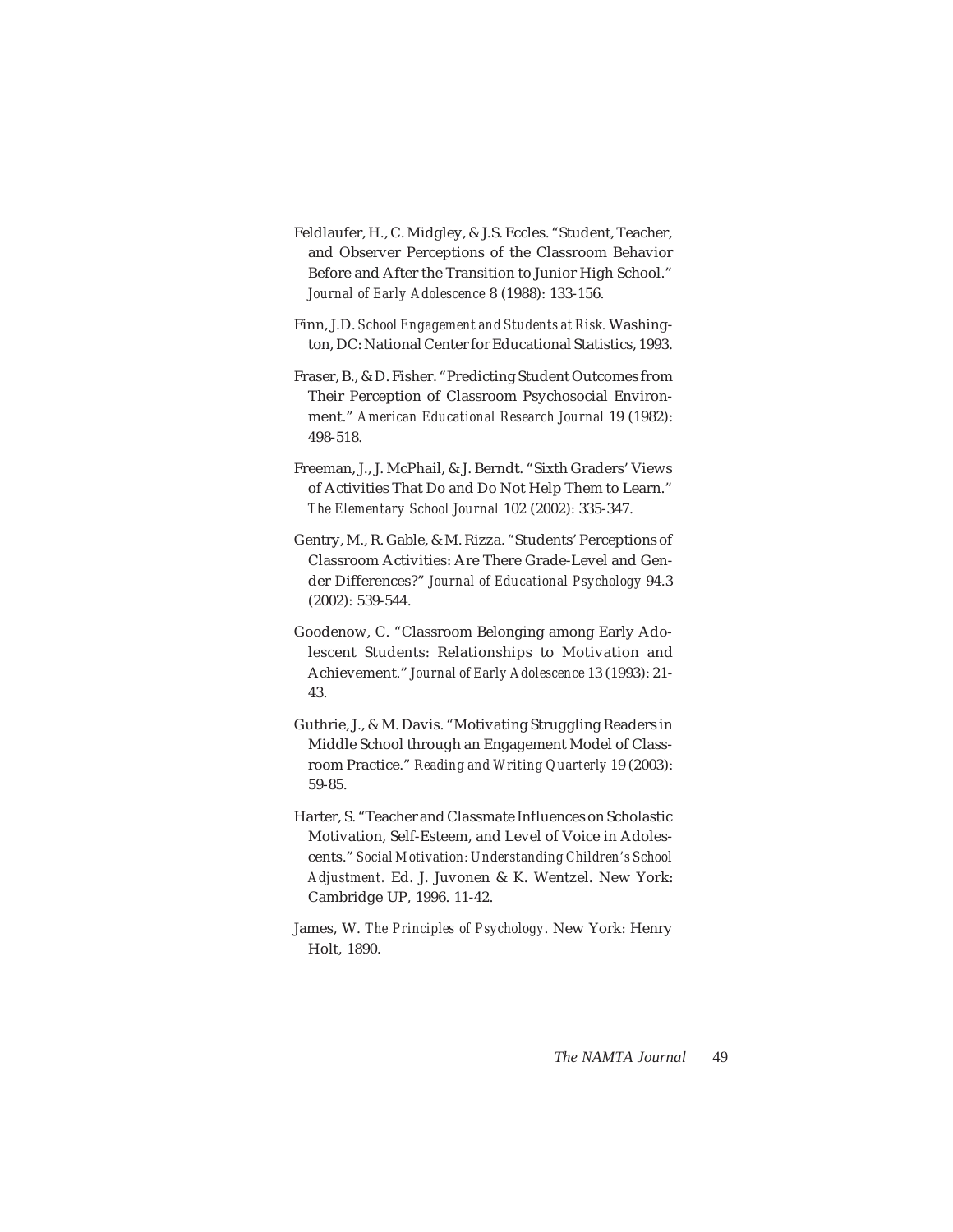- Juvonen, J., & K. Wentzel, eds. *Social Motivation: Understanding Children's School Adjustment*. New York: Cambridge UP, 1996.
- Lee, V.E., & J.B. Smith. "Effects of School Restructuring on the Achievement and Engagement of Middle-Grade Students." *Sociology of Education* 66 (1993): 164-187.
- Mac Iver, D., E. Young, & B. Washburn. "Instructional Practices and Motivation During Middle School (with Special Attention to Science)." *The Development of Achievement Motivation.* Ed. A. Wigfield & J. Eccles. San Diego: Academic Press, 2002. 333-351.
- Maehr, M., C. Midgley, & T. Urdan. "School Leader as Motivator." *Educational Administration Quarterly* 18 (1992): 412-431.
- Marks, H. "Student Engagement in Instructional Activity: Patterns in the Elementary, Middle, and High School Years." *American Educational Research Journal* 37 (2000): 153-184.
- McCaslin, M., & T. Good. *Listening in Classrooms*. New York: Harper Collins, 1996.
- Midgely, C., H. Feldlaufer, & J. Eccles. "Student/Teacher Relations and Attitudes toward Mathematics Before and After the Transition to Junior High School." *Child Development* 60 (1989): 981-992.
- Montessori, M. *From Childhood to Adolescence.* 1948. Trans. A.M. Joosten. 2nd ed. New York: Schocken, 1976.
- Montessori, M. *Spontaneous Activity in Education.* 1916. Trans. Florence Simmonds. New York: Schocken, 1965. Vol. 1 of *The Advanced Montessori Method.* 2 vols.
- Montessori, M. Unpublished lectures. Dr. Maria Montessori's International Training Course, London, England, 1946.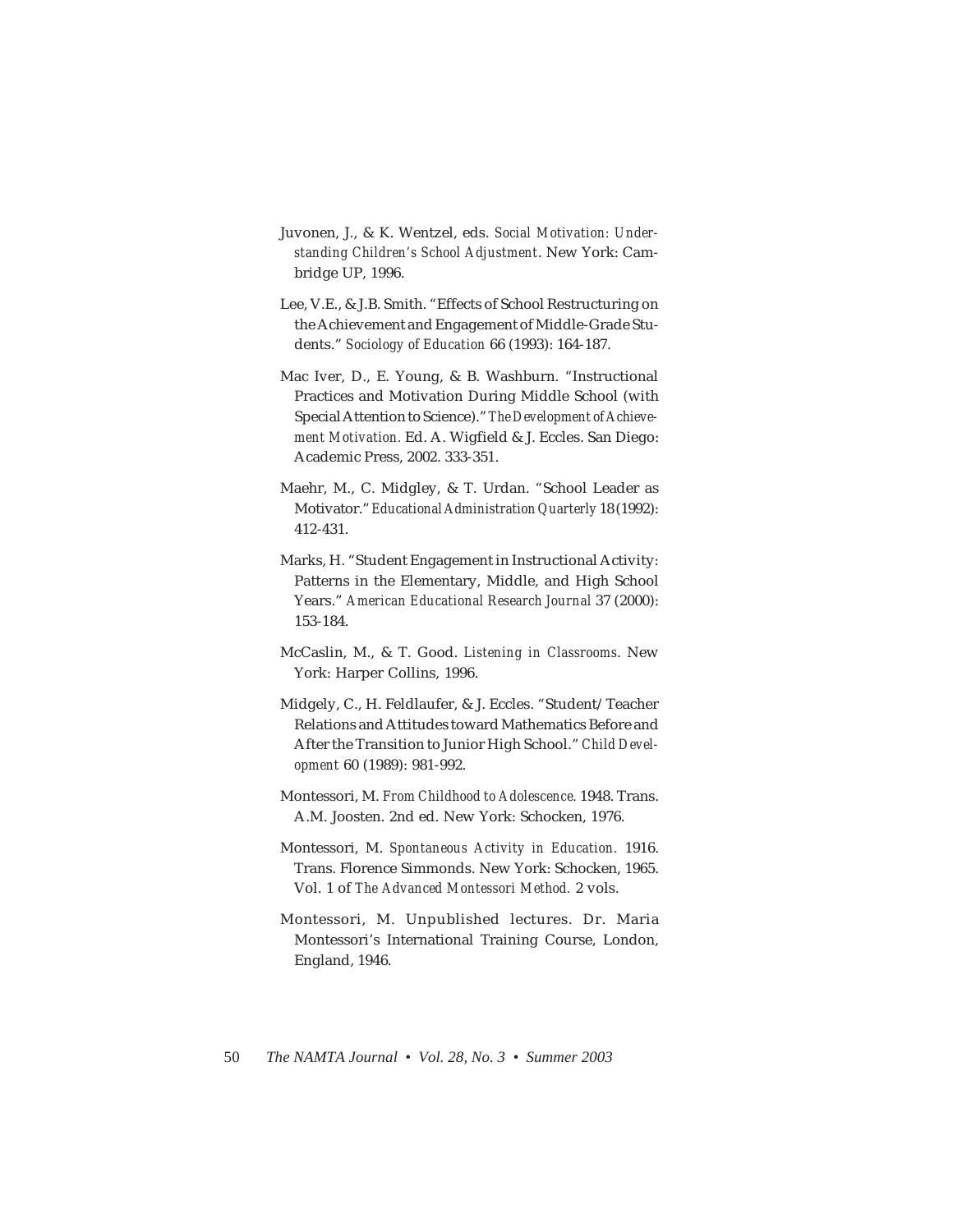- Nichols, J., & R. Miller. "Cooperative Learning and Student Motivation." *Contemporary Educational Psychology* 19 (1994): 167-178.
- Piaget, J. *The Origins of Intelligence in Children.* New York: International Universities Press, 1952.
- Rathunde, K. "The Experience of Interest: A Theoretical and Empirical Look at Its Role in Adolescent Talent Development." *Advances in Motivation and Achievement* 8. Ed. P. Pintrich & M. Maehr. Greenwich, CT: JAI Press, 1993.
- Rathunde, K. *An Experiential Perspective on Education: A Comparison of Optimal Experience (Flow) Theory and Montessori Education.* Manuscript submitted for review, 2003.
- Rathunde, K. "Family Context and Talented Adolescents' Optimal Experience in School-Related Activities." *Journal of Research on Adolescence* 6.4 (1996): 603-626.
- Rathunde, K. "Montessori Education and Optimal Experience: A Framework for New Research." *The NAMTA Journal* 26.1 (2001, Winter): 11-43.
- Rathunde, K., & M. Csikszentmihalyi. *Middle School Students' Motivation and Quality of Experience: A Comparison of Montessori and Traditional Middle Schools.* Manuscript submitted for review, 2003.
- Rathunde, K., & M. Csikszentmihalyi. *The Social Context of Middle School: Teachers, Friends, and Activities in Montessori and Traditional School Environments.* Manuscript submitted for review, 2003.
- Renninger, K., A. Krapp, & S. Hidi. *The Role of Interest in Learning and Development*. Mahwah, NJ: Erlbaum, 1992.
- Ryan, A. "The Peer Group as a Context for the Development of Young Adolescent Motivation and Achievement." *Child Development* 72 (2001): 1135-1150.